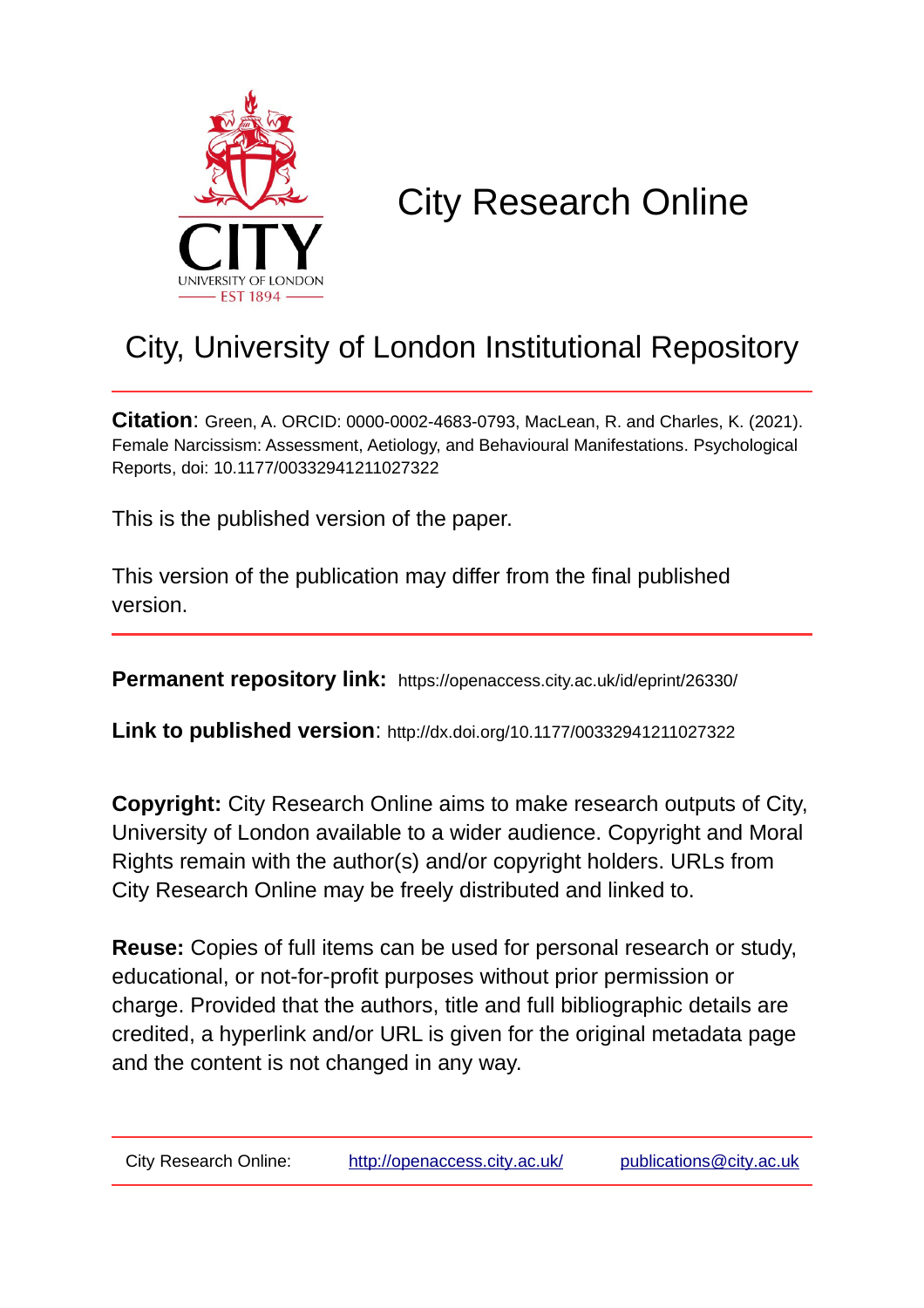# Female Narcissism: Assessment, Aetiology, and Behavioural Manifestations

Psychological Reports 0(0) 1–32  $\circled{c}$  The Author(s) 2021

Article reuse guidelines: [sagepub.com/journals-permissions](http://us.sagepub.com/en-us/journals-permissions) [DOI: 10.1177/00332941211027322](http://dx.doi.org/10.1177/00332941211027322) <journals.sagepub.com/home/prx>



# Ava Green **D**

City University of London, Department of Psychology, London, UK

# Rory MacLean

Edinburgh Napier University, School of Applied Sciences, Edinburgh, UK

# Kathy Charles

Nottingham Trent University, Centre for Academic Development and Quality, Nottingham, UK

#### Abstract

Despite putative gender differences in the expression of narcissism, prominent theories have virtually dismissed the role of females in the development and manifestation of narcissism. The contention that narcissism is a pathology of the self that may partly differ in males and females is further evident in the Diagnostic and Statistical Manual of Mental Disorders (DSM-5). The DSM-5 reports that up to 75% of those diagnosed with Narcissistic Personality Disorder (NPD) are men. Such figures suggest that the representation of narcissism as codified in the DSM-5 may only be marginally applicable to females, given its prominent focus and nature on capturing grandiose themes which closely resemble commonly masculine norms. The overemphasis on grandiose features extends to the empirical literature which defines narcissism as a normative personality trait and is widely assessed using the Narcissistic Personality Inventory (NPI), on which males obtain significantly higher scores than females. As this review will demonstrate, one limitation frequently occurring in the literature is the attempt to

#### Corresponding Author:

Ava Green, City University of London, London EC1V 0HB, UK. Email: [ava.green@city.ac.uk](mailto:ava.green@city.ac.uk)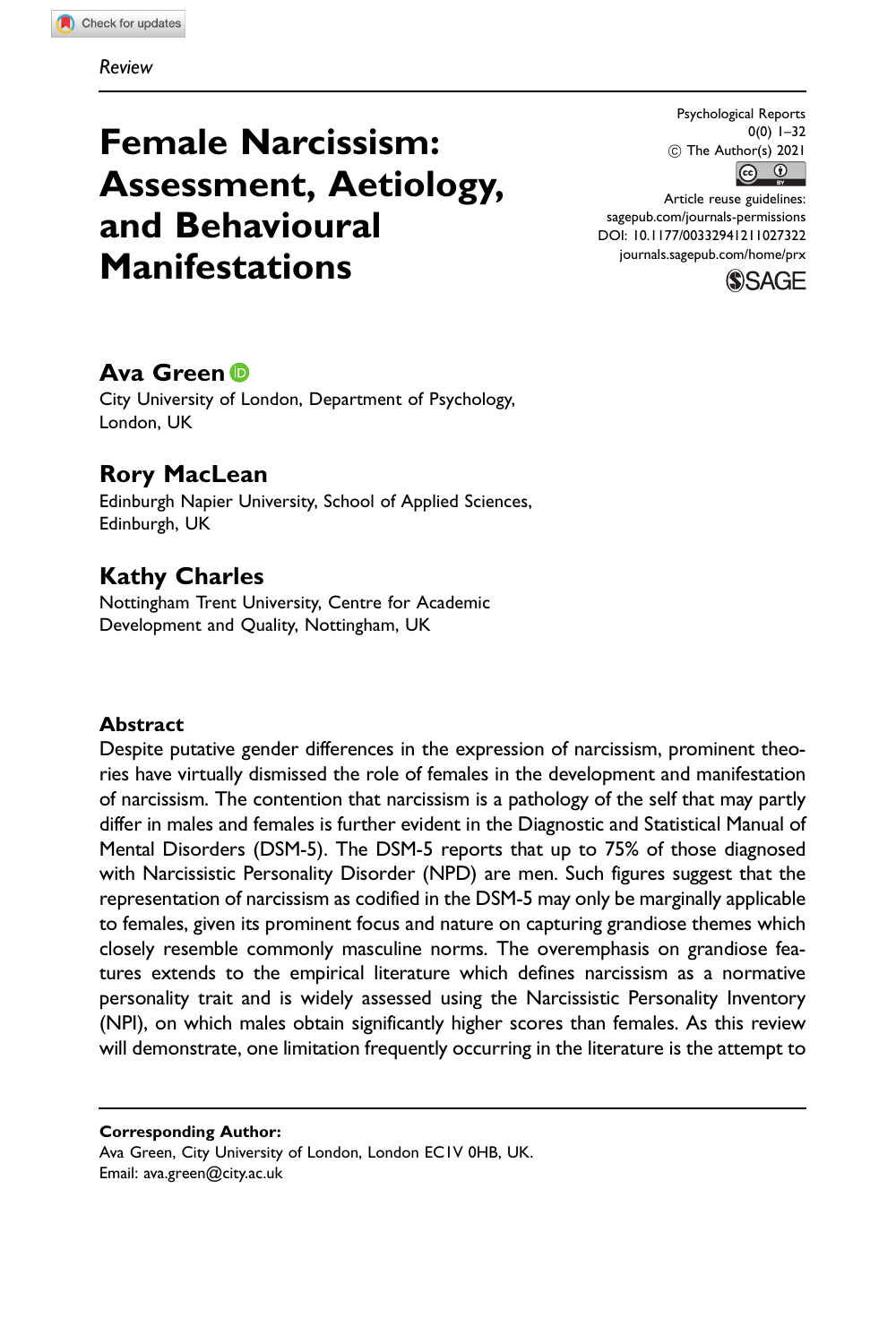comprehend narcissistic manifestations in females through the lens of what has commonly been defined as narcissism (DSM/NPI). In this review, the literature concerning the diagnostic assessment and conceptualisation of narcissistic personality disorder, aetiological factors, aggression, and partner violence perpetration will be discussed in relation to the importance of gender. This is followed by a review of existing gaps in theory and research, and suggestions for fruitful directions that can aid a richer and more meaningful literature on narcissism inclusive of gender issues.

#### Keywords

Female narcissism, narcissistic personality disorder, assessment, aetiology, aggression, partner violence perpetration

#### Introduction

The term 'narcissism' originates from the ancient myth of Narcissus. In Greek mythology, Narcissus was known for his exceptional beauty and was desired by many women. One of his admirers was Echo, a cursed nymph only able to speak by repeating the words of others. When Narcissus discovered her love for him, he rejected her harshly whereupon she ran and hid in shame. When discovering his own reflection in a pond of water, Narcissus fell in love with the image of himself. Thereby enamoured with this image, he repeatedly tried to embrace his reflection, thinking it was real. Unable to leave the beauty of his reflection, Narcissus wasted away through neglecting to eat or drink (Pullen & Rhodes, 2008). Such an obsession on the part of Narcissus with his own self-image led psychologists to adopt his name to describe the condition whereby individuals develop a similar unhealthy and destructive (to self or others) obsession with their own image as Narcissistic Personality Disorder (NPD; American Psychiatric Association, 2013).

The diagnostic and statistical manual of mental disorders (DSM-5) lists nine essential features of pathological narcissism, as indicative of a grandiose sense of self-importance and entitlement: a need for adulation and expectation of special treatment without commensurate skills; an impaired ability to empathise with the needs and feelings of others; interpersonal exploitation and haughty behaviours; a preoccupation with fantasies of brilliance, success, power and dominance; and a belief that others are envious of them as they themselves are of other people (American Psychiatric Association, 2013). The inclusion of narcissism as a personality disorder in the DSM-5 has generated increased interest across clinical theory, psychiatric diagnosis and social/personality psychology (Cain et al., 2008), the latter of which conceptualises narcissism as a normative personality trait (Wright et al., 2013). While alternative models of narcissism do exist (e.g., evolutionary, psychodynamic, self-regulatory processing model; for a review, see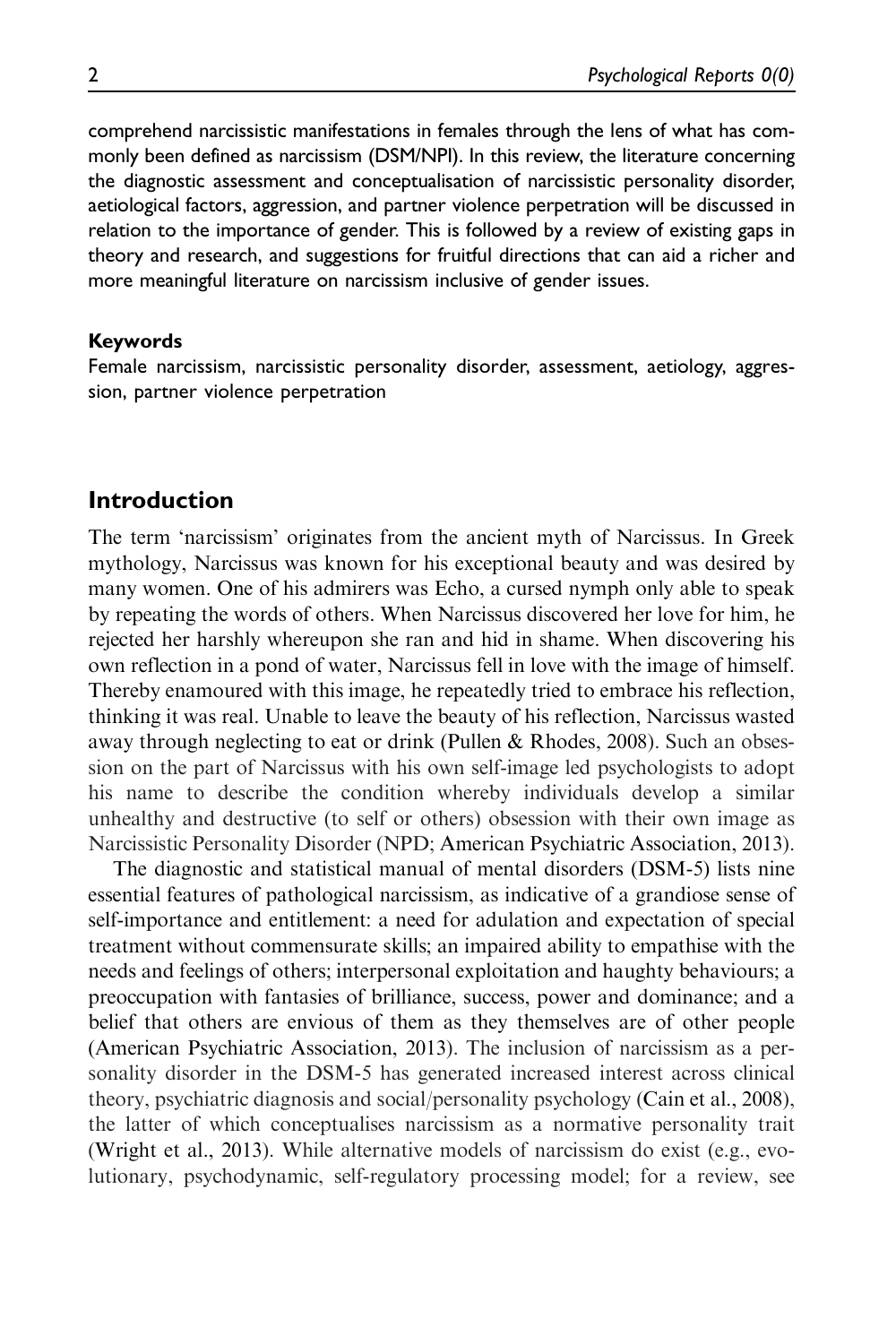Campbell & Miller, 2011), the bulk of research that conceptualises narcissism is based on a trait approach (Campbell & Miller, 2011). The preponderance of the empirical research in the social/personality field has relied heavily upon the Narcissistic Personality Inventory (NPI), which is based on the DSM-III criteria, as the main assessment indicator of narcissism (Cain et al., 2008).

The overreliance on grandiose features of narcissism is particularly problematic for understanding gender differences in the personality construct. A longstanding overrepresentation of males in the narcissism literature has led to the widely held belief that males are more narcissistic than females. The prevalence for NPD suggests that males are up to 75% more likely to be diagnosed with this disorder than females (American Psychiatric Association, 2013), and research demonstrate marked gender differences on trait narcissism consistently occurring more prevalently in males (Blinkhorn et al., 2019; Corry et al., 2008; Foster et al., 2003; Grijalva et al., 2015; Miller & Campbell, 2008; Perry & Perry, 2004; Zeigler-Hill et al., 2008; Zerach, 2016). These findings are not surprising as these apparent gender disparities are based on the grandiosity element of narcissism (NPI/DSM) which closely resembles stereotypically masculine features, including physical expressions of aggression, an excessive need for power and an authoritarian character (Barnett & Sharp, 2017).

However, with females being less likely to endorse overt narcissistic characteristics (NPI/DSM), gender differences may instead arise in the expression of narcissistic typologies and the endorsement of narcissistic items capturing the full scope of grandiosity and vulnerability. Research has consistently found the vulnerable component of narcissism to be either gender neutral (Besser & Priel, 2009; Grijalva et al., 2015; Miller et al., 2010), or with a higher female preponderance (Green et al., 2019, 2020a, 2020b; Onofrei, 2009; Pincus et al., 2009; Rohmann et al., 2012; Wolven, 2015; Wright et al., 2010). Vulnerable narcissism is marked by shyness, shame, hypersensitivity and low self-esteem (Cain et al., 2008).

It is noteworthy that some research demonstrates a narrowing of the gender gap in narcissism (NPI) due to generational changes. For instance, a metaanalysis by Twenge et al. (2008) reviewed data on gender differences in narcissism from 1992–2006 and found that males tend to exhibit higher scores of narcissism than females, but that the mean difference decreased over time. These findings were interpreted as indicative of generational increases in agentic and assertiveness traits for which females are more likely to endorse as they gain more status. These results are, however, inconsistent with the gender differences found in narcissism using a more inclusive and larger sample size (see Foster et al., 2003). Similarly, a later meta-analysis by Grijalva et al. (2015) supports the contention that there is little evidence for a narrowing of the gender gap. Their findings were based on an updated database with a large sample size (470,846 participants), and on a review of the data on gender differences in narcissism spanning three decades. Such findings provide weight to the existence of gender difference and give more credence to the claim that these differences are not a measurement artifact, but rather represent genuine differences in the latent trait.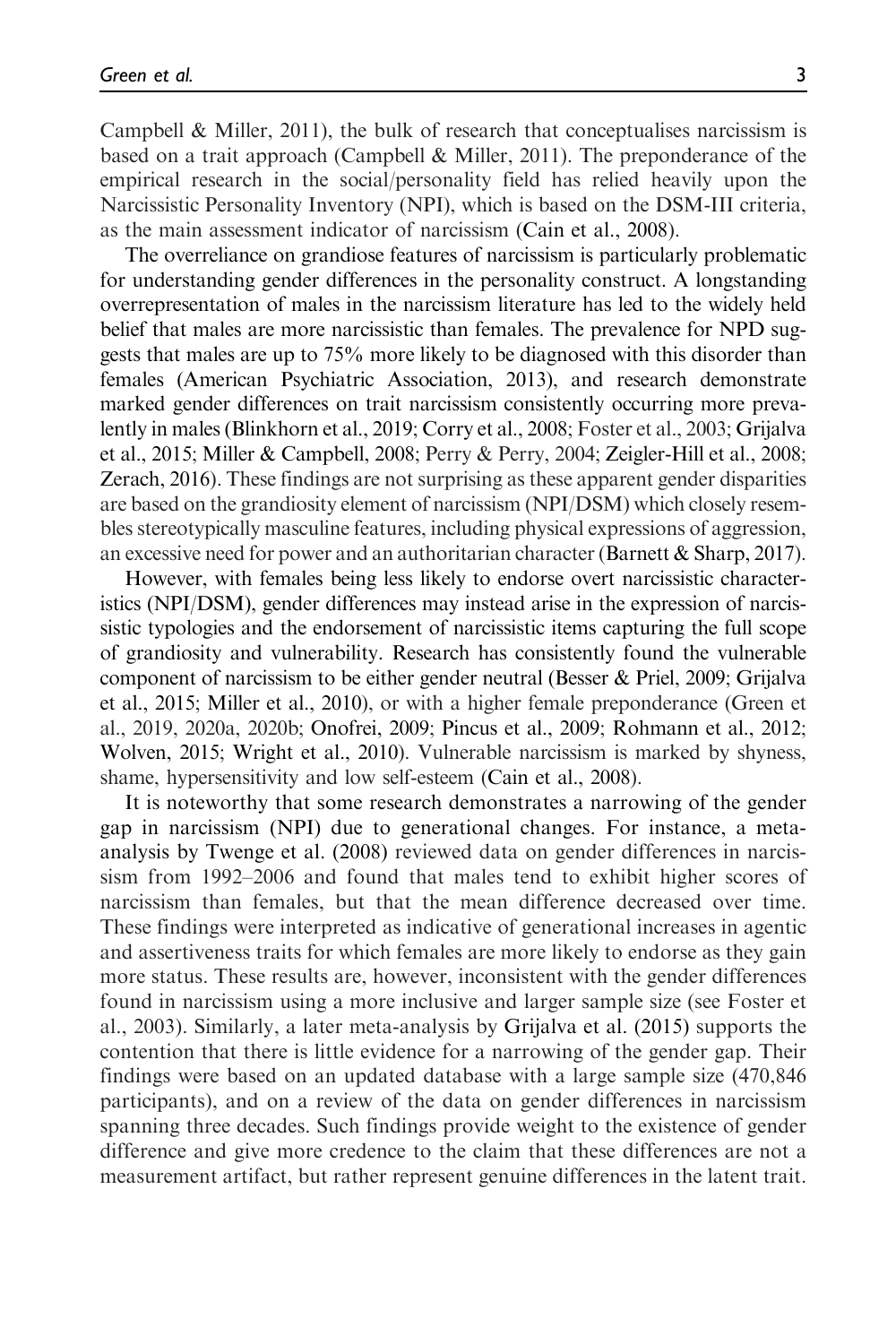Narcissism manifests itself differently in men and women, and these differences may adhere to gender-role expectations associated with femininity and masculinity (Carroll, 1989; Corry et al., 2008; Green et al., 2019, 2020a; Jonason & Davis, 2018; Lamkin et al., 2017; Sherry et al., 2014; Watson et al., 1987, 1989; Webster et al., 2007). In traditional societies, biological sex differences are believed to create a division of labor through gender socialization practices, which in turn gives rise to 'gender appropriate' social roles. Accordingly, most gender stereotypes fall into two categories reflective of agentic characteristics (defined as dominance, assertiveness, competitiveness and need for achievement) and communal characteristics (defined as tenderness, selflessness and nurturance), the former of which has been closely correlated with the narcissistic personality and the masculine stereotype whereas the latter is more likely to be characteristic of women and the feminine stereotype (Grijalva et al., 2015).

In fact, grandiose narcissism has been related to the stereotypical masculine expression since the very inception of the personality concept as depicted in the ancient myth of Narcissus. As such, it has been suggested that the male character of Narcissus and the female character of Echo are imbued with distinct qualities that resemble the features of grandiose and vulnerable narcissism, respectively (Onofrei, 2009). The narcissistic personality in males appears to be more commonly associated with the traditional concepts of narcissism, expressed as grandiosity, exhibitionism, entitlement, and inflated self-esteem. Conversely, narcissism in females appears to more commonly reflect the feminine form displayed by Echo, characterized by shame, hypersensitivity and low self-esteem. Despite a gendered differentiation of masculine and feminine forms of narcissism being often implied, much of the psychoanalytic and empirical literature on narcissism, as this review will demonstrate, has derived from the well-documented myth of Narcissus whereas the role of Echo has been marginalised. This has lead some researchers to ask 'Is Echo hiding in the woods?' (Pullen & Rhodes, 2008, p. 12).

This paper provides a review of the literature on narcissism and gender, highlighting marked gender differences in the conceptualisation and assessment of narcissistic personality disorder, aetiological factors, aggression, and partner violence perpetration. This is followed by a discussion regarding the existing gaps in theory and research, and suggestions for embedding the study of gender differences in narcissism within a theoretical framework that integrates empirically and clinically derived concepts of the construct.

# Historical review of narcissistic personality disorder – A gendered construct

In the late nineteenth century, Harvelock Ellis (1898) invoked the myth of Narcissus and coined the term 'Narcissus-like' to illustrate an autoerotic sexual condition in males, a condition where a person sees the self as a sexual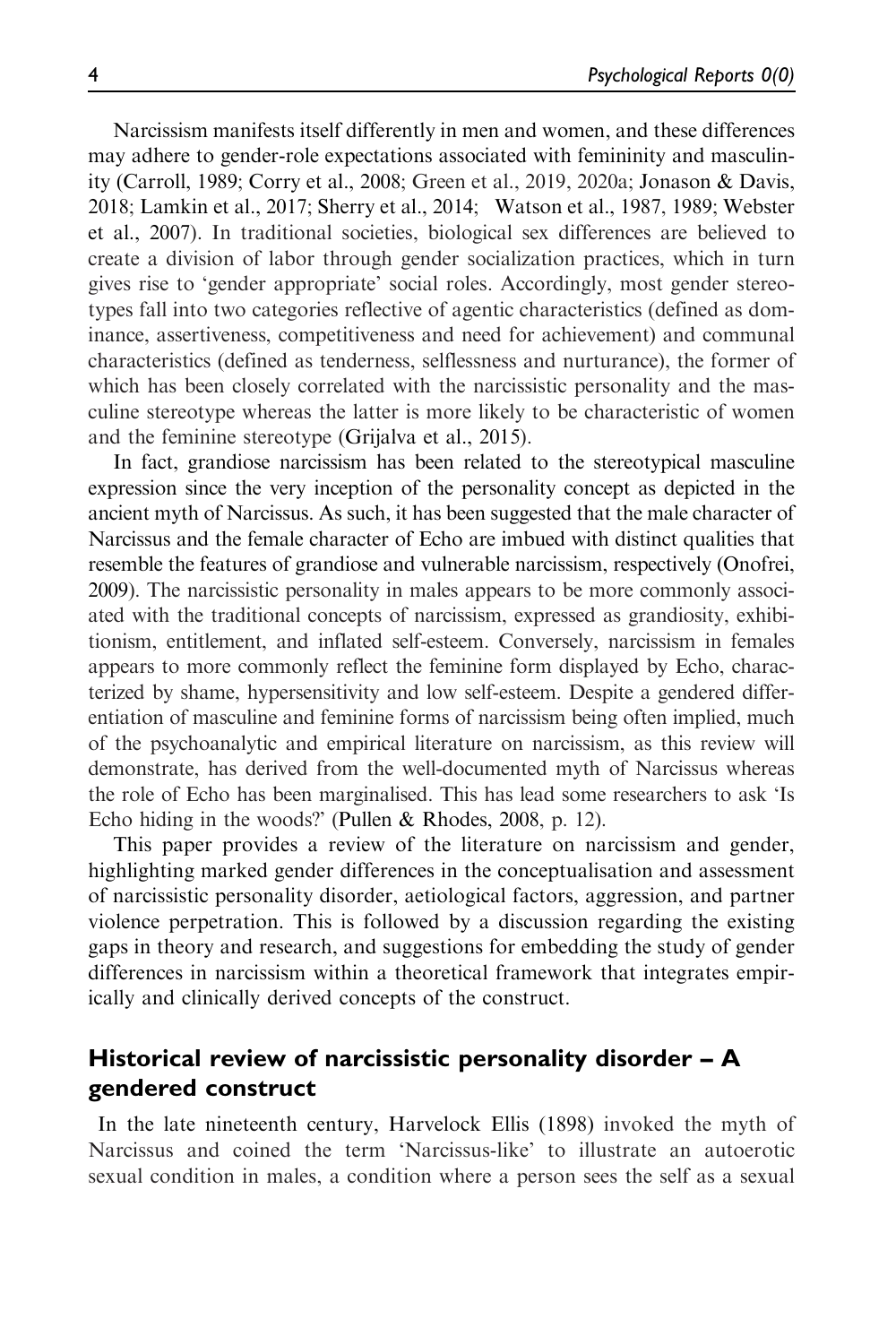object. With further development in psychoanalytic theory, Otto Rank (1911) wrote exclusively on narcissism, based on his studies of female patients. Rank (1911) construed narcissism as a self-admiration and vanity that was not exclusively sexual in nature. In contrast, Freud (1914/1957) denoted narcissism as a sexual perversion, a universal stage of psycho-sexual development and a component of self-preservation, as well as an indicator of a pathological character. Originally, Freud (1914/1957) claimed that females were more narcissistic than males, on the assumed basis that females were preoccupied with their physical appearance and tended to "make object choices in reference to qualities desired for the self" (Wink & Gough, 1990, p. 448). Freud (1914/1957) signified that these individuals were extraverted, aggressive, highly independent, and unable to love or commit in close relationships.

The psychoanalyst Reich (1933/1949) developed Freud's (1914/1957) writings in proposing the phallic-narcissistic character, describing these individuals as reacting with cold disdain, ill humour and overt aggression towards criticism. At a deeper level, these individuals were believed to suffer from profound selfdoubt regarding their masculinity. As suggested by the term, Reich's (1933/ 1949) view of narcissism was somewhat intertwined with ideas of masculinity, a character trait that he argued to be more observable in men given that the narcissistic individual was over-identified with the phallus. The association between narcissism and masculinity can be seen in Adler's (1986) concept of 'masculine protest', a term that represented the desire to be powerful, strong and privileged, with the intention to enhance self-esteem.

The most prominent theoreticians in the conceptualisation of narcissism were Kernberg (1975) and Kohut (1977), whose divergent aetiological formulations and nosological accounts of narcissism painted vastly different clinical pictures. Kernberg's (1975) theory of narcissism generally reflects themes of grandiosity and aggression, a pathology he believed to be a subtype of a borderline personality configuration. According to Kernberg's theory, a pathological narcissistic self is developed by a combination of idealised and positive characteristics of the self and others, resulting in an unrealistic, but fragile self-image. To maintain this inflated self-esteem, the pathological narcissist will defensively and consciously avoid negative aspects of self and others, thereby presenting a grandiose self.

By comparison, Kohut's (1977) formulation of narcissistic pathology is more focused on vulnerability, shame and depression. According to Kohut's theory, the pathological narcissist develops narcissistic defences to repel feelings of inadequacy that occur when the grandiose self is not mirrored by others, or when the individual becomes consumed by their own grandiose self-expectations. These narcissistic defences involve two forms of splitting: the first form, horizontal splitting, repressively bars unacceptable self-object needs and concerns from an individual's consciousness. The individual can thus sustain overt manifestations of grandiosity while simultaneously refusing to acknowledge or show any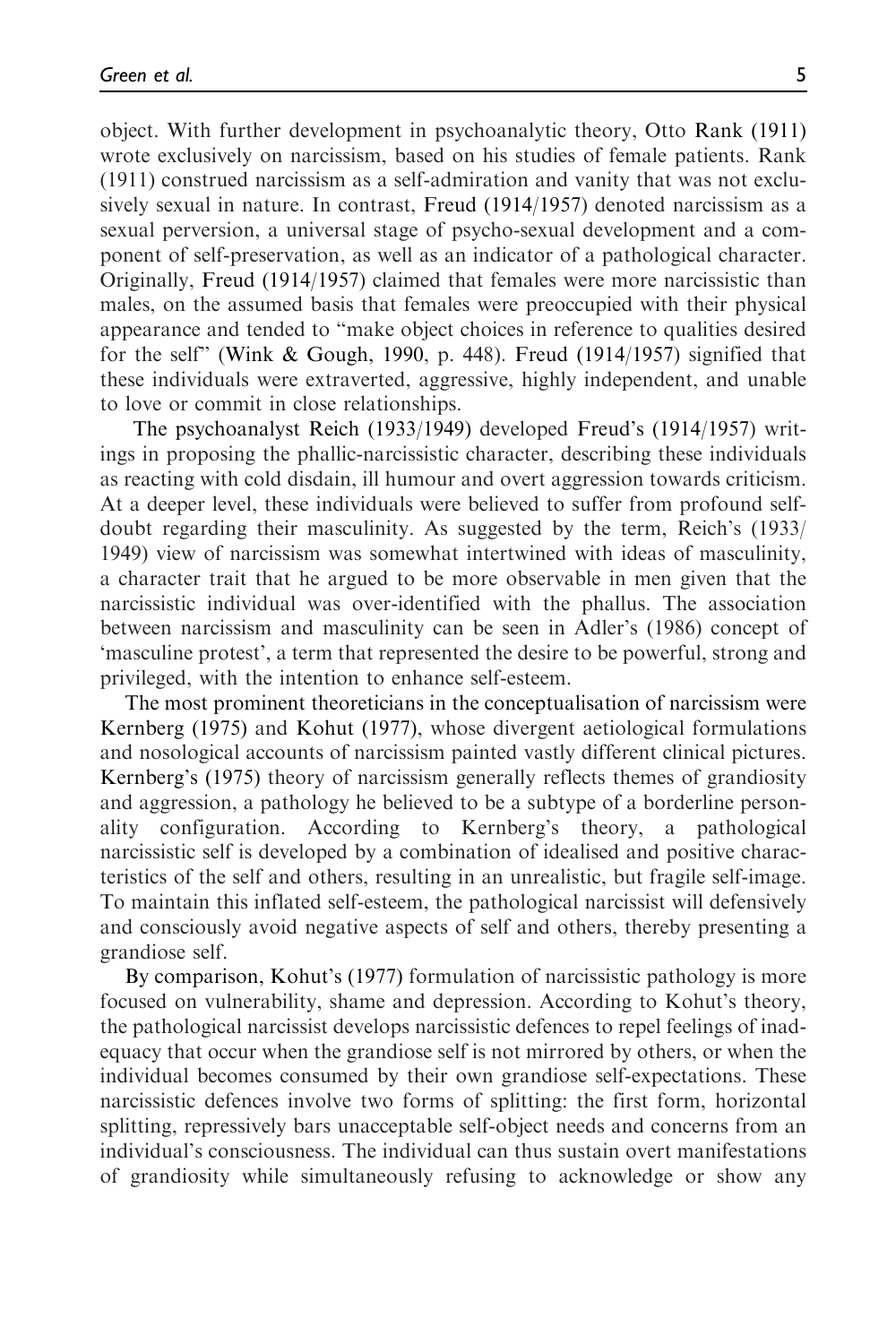feelings of shame or low self-esteem. The second form, vertical splitting, uses disavowal of needs and denial, allowing conscious experiences of vulnerability to oscillate with feelings of omnipotence. Individuals who use vertical splitting display narcissistic vulnerability through fragile self-esteem, emptiness, and shame. Although considerable disagreement exists regarding a univocal definition of this personality construct, with theorists imposing their own definition, the comprehensive contributions in the works of Kernberg (1975) and Kohut (1977) meant narcissism officially emerged as a mental disorder in the publication of the third edition of the Diagnostic and Statistical manual (DSM-III; American Psychiatric Association, 1980).

Other early theorists have, perhaps expectedly, contested that clinical observations and preeminent theories of narcissism have emerged from patriarchal and phallocentric narratives that underemphasize feminine voices and overemphasise masculinity and the male syndrome (Akhar & Thomson, 1982; Philipson, 1985; Richman & Flaherty, 1988). Philipson (1985) noted that Kernberg's (1975) and Kohut's (1977) discoveries and observations were based on a total of 29 clinical case materials of patients presenting traits of NPD, but only five of these depicted women. Men's disproportionate appearance in the case studies were in light of the fact that the psychiatric patients in the clinical population were predominantly women (Philipson, 1985), thus precluding the interpretation that the gender ratio is an artefact of sampling bias in clinical setting. Instead, what these findings arguably demonstrate is that the gender bias in the presentation of narcissistic pathology as defined by the DSM is understood primarily, if not exclusively, through the male perspective.

Despite this, Kernberg's (1975) and Kohut's (1977) theories have been treated as a pathological syndrome which embody and afflict men and women alike. This is particularly reflective in the DSM-5 not distinguishing or highlighting any possible gender disparities in the diagnostic criteria of NPD (American Psychiatric Association, 2013), and of the ostensible gender invariance in the initial construction of the most widely used measurement of narcissism (NPI; Raskin & Terry, 1988). The overrepresentation of males in clinical case vignettes when articulating narcissistic pathology has continued to be dominant in recent literature (Dimaggio, 2012; Filippini, 2005; Kealy & Ogrodniczuk, 2011; Kealy & Rasmussen, 2012; Pincus et al., 2014; Roberts & Huprich, 2012; Russ et al., 2008).

## Gender bias in the symptomatology and assessment of narcissistic personality disorder

The significant association between the NPD diagnosis and the male gender is well established in the clinical and empirical literature (Anderson et al., 2001; Fossati et al., 2005; Jane et al., 2007; Karterud et al., 2011; Perry & Perry, 2004;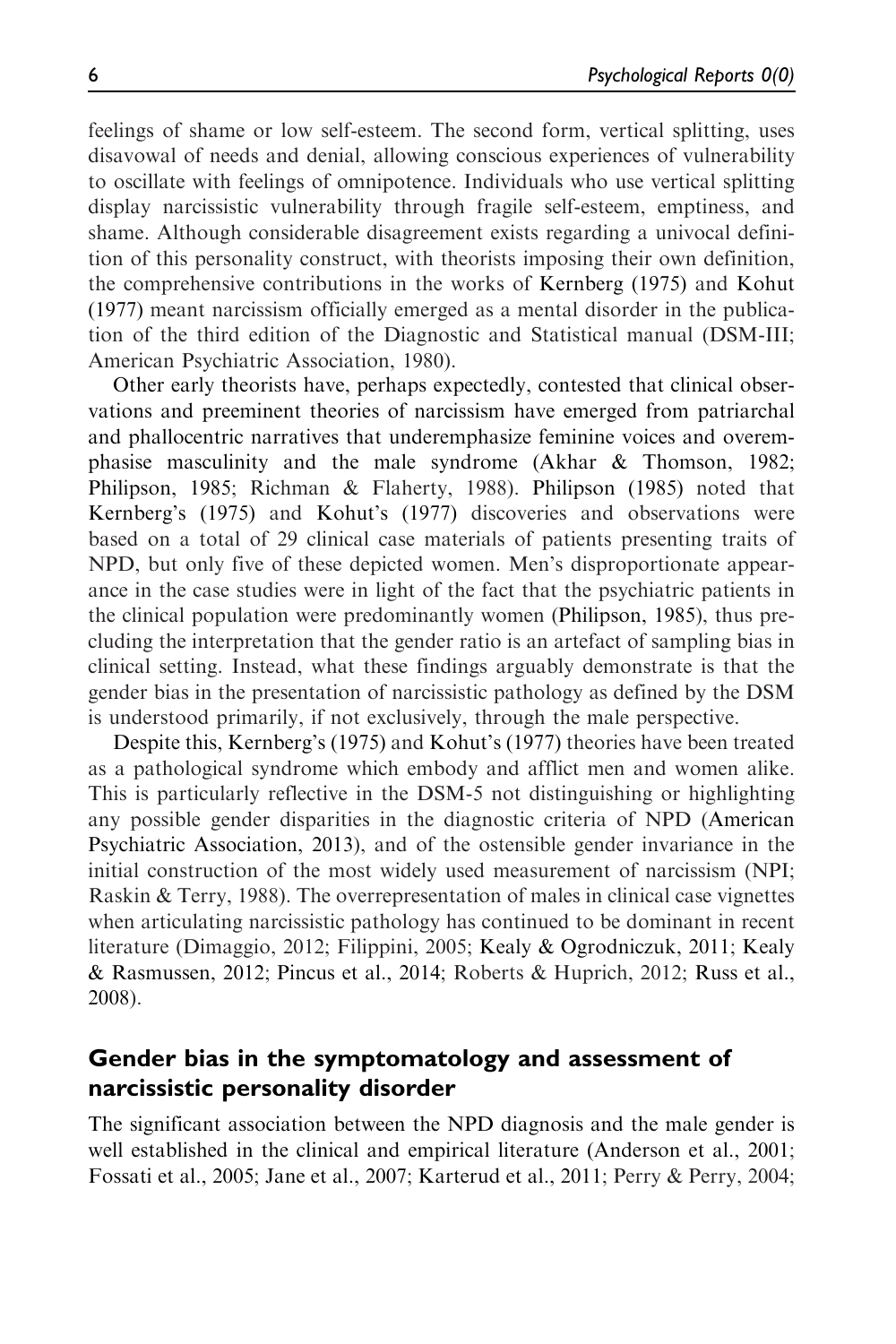Richman & Flaherty,1988; Samuels et al., 2002; Stinson et al., 2008; Torgersen et al., 2001). Such findings commonly reflect a gender bias in the criteria of NPD, in that males and females are considered on the whole to exhibit the disorder differently due to gender-related symptomatology. For instance, Pulay et al. (2012) used a large, nationally representative epidemiologic survey in the general population and found the lifetime prevalence of narcissistic PD to be higher in males than in females, with an estimation that it affected 7.7% of males and 4.8% of females. Sex differences in the NPD criteria yielded significantly greater likelihood for males to endorse 'interpersonal exploitativeness' and 'lack of empathy' than women. The authors interpreted these findings as criteria which appear to be gender-role bound, and suggested that the relationship between NPD criteria and the male gender stereotype appear to be rooted in 'early life'. Here, identification as either a man or a woman may provide strong schemas which influence subsequent perceptions and behaviours in a way that mirrors particular gender roles and the sociocultural expectations that are associated with them.

A study conducted by Lindsay et al. (2000) explored the potential for gender bias in self-reported personality disorder inventories in a clinical sample. Findings suggested that the majority of items evidencing gender bias on the inventories derived from narcissistic scales in the direction of masculinity and adaptive attributes such as self-efficacy, confidence and self-esteem. The authors concluded that existing inventories of NPD may be biased toward interpreting adaptive masculine behaviours as being an indication of maladaptive narcissistic disorder, particularly as they relate to the gender of the patient. These findings are particularly significant if considered in the context of the fact that the most widely used PD instruments on NPD are endorsed more easily by men than women, and that certain adaptive behavioural items are characterised as pathological. What this means is that personality disorder diagnostic criteria may not have the same meaning or implications for diagnosis across narcissistic male and female patients.

Given the significance of gender roles in the expression of personality disorders, other research has explored whether college students higher in masculinity or femininity were in fact more likely to display symptoms of NPD (Klonsky et al., 2002). Both gender roles and NPD were assessed via self- and peer reports. As expected, males who behaved consistently with their gender (i.e., masculinity) exhibited more narcissistic features. Contrary to expectations, though, females who also behaved consistently with their gender (i.e., femininity) exhibited more narcissistic traits. It should be noted, however, that these preliminary findings need to be interpreted with caution due to a number of limitations. These include using a non-clinical sample (only a minority of the participants met the criteria for PD), relatively weak correlations and biased assessment instruments (based on participants' subjective understandings of masculinity and femininity). Nevertheless, despite these limitations, other research has found no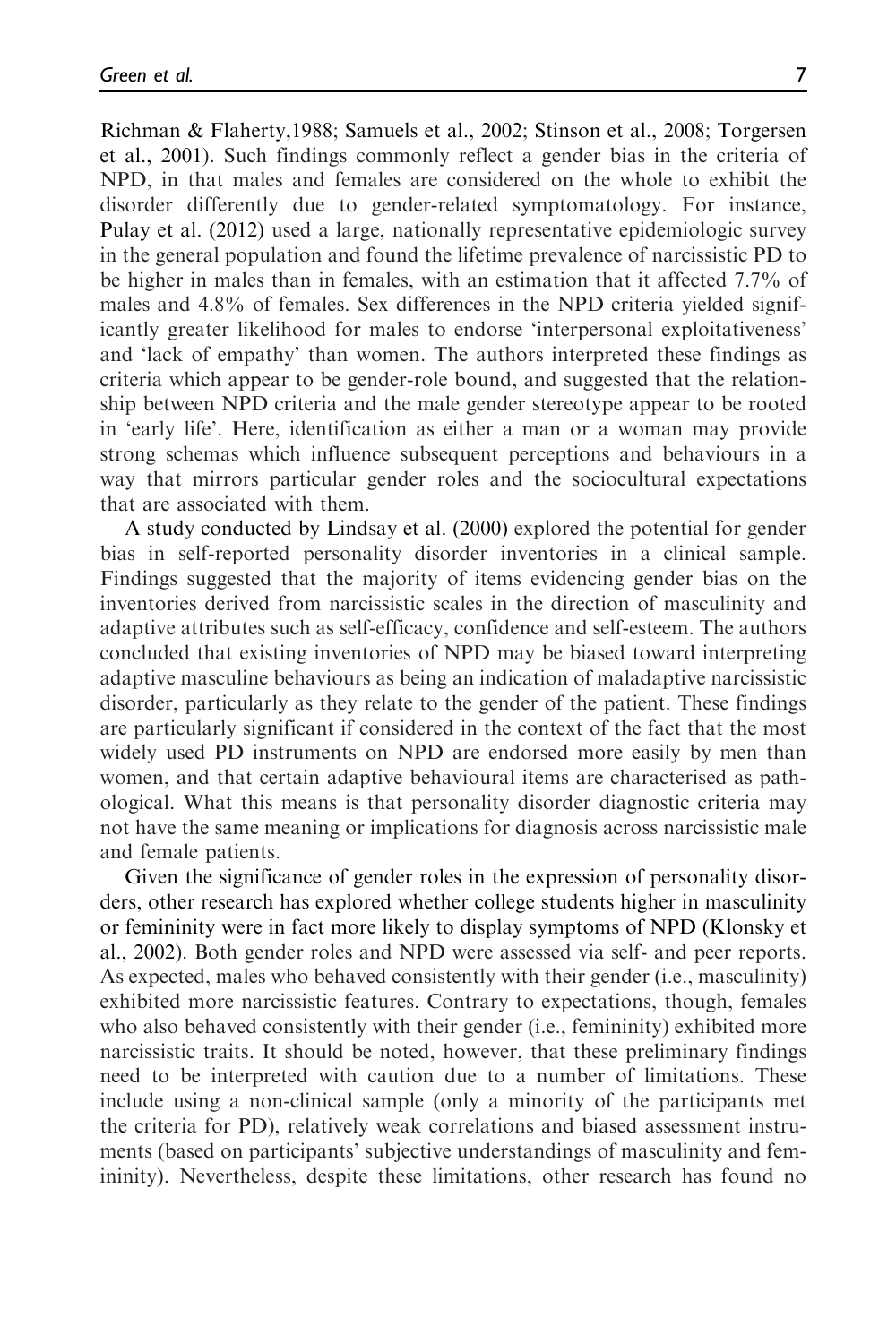gender difference in NPD expression as it relates to items of 'interpersonal exploitativeness', 'arrogance', 'being special and unique' and 'being envious' (Karterud et al., 2011).

Moreover, Hoertel et al. (2018) were interested in exploring whether sex differences in NPD symptom expression reflect true phenomenological differences between males and females, or are due to a greater overall symptom severity in one sex in particular. Their results indicated that, out of the nine NPD symptoms, significant associations were found for two specific symptoms: 'being envious' and 'lack of empathy'. As such, at lower levels of NPD severity, males were more likely than females to report the item 'lack of empathy', and 'being envious' appeared to be a stronger indicator of NPD severity in males as compared to females. The authors interpreted these findings as substantial sex differences in NPD symptom expression, however they noted that these differences may also reflect sex-bias in diagnostic criteria rather than true group differences. In other words, differences found in symptom expression in males and females may, in actual fact, reflect bias in diagnostic criteria.

Thus far, the literature into gender bias in NPD suggests that gender differences may arise in the expression of narcissistic pathology and the endorsement of NPD items, more generally reflecting the male gender expression than that of females and feminine qualities. These differences in prevalence can be accounted for in terms of females identifying more with 'Echo' (overt vulnerability) than with 'Narcissus' (overt grandiosity). Indeed, the tendency for females to exhibit the more subtle, internally hidden and vulnerable expressions of narcissistic pathology seem more prominent and have been observed in the psychoanalytic literature (Onofrei, 2009; Robinson & Graham, 2004; Ronningstam, 2006). Historically, and somewhat expectedly, grandiose and vulnerable narcissism have often been described with heavily gendered vocabulary when articulating pathologies of males and females. In 1986, O'leary and Wright noted that "these types of narcissism resemble stereotypical characterisations of male and female qualities in Western culture. Men are expected to exude confidence, to be daring, and to display their power. Women are expected to be more emotionally vulnerable. Thus, the discussion and descriptions of narcissism and narcissistic character pathology may have been complicated by gender-related phenomena" (p. 331).

Although Narcissus and Echo are not mutually exclusive of gender, the association found between Narcissus and the male gender is explicit in the psychoanalytic literature, whereas that of Echo and the female gender is not. More importantly, the failure of DSM-5 criteria to explicitly recognise any differential presentations of narcissistic grandiosity and vulnerability as guiding the assessment of psychopathology has particular implications for clinical practice in males and females. This is particularly problematic in the case of females if it is grounded in the assumption that their expression of narcissism does not fit the current DSM-5 criteria of NPD. It is important to acknowledge here that, while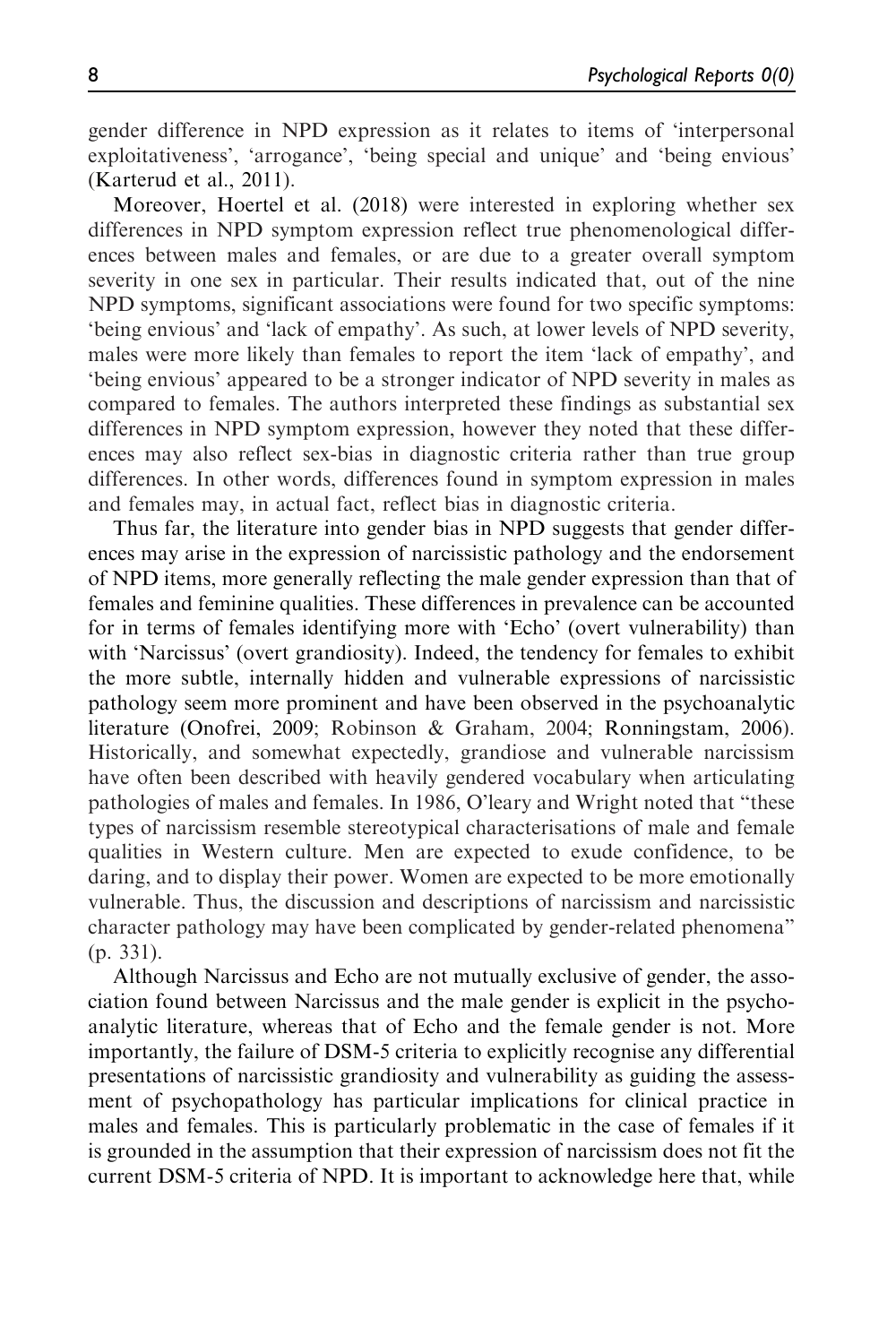gender differences do not imply that a person's biologically determined sex will be predictive of their narcissistic orientation, and while there certainty exist women who fit the DSM criteria of NPD, it is evident from the above review that narcissism (DSM) more commonly refers to male pathology.

#### Narcissistic personality disorder in females

The extent to which the construct and ensuing prevalence of this psychiatric disorder is, in fact, gender-biased has significant implications for the differential diagnosis and clinical treatment of men and women. For instance, a study investigating pathological narcissism and psychotherapy found that vulnerable characteristics of narcissistic patients were associated with increased treatment utilization as compared to narcissistic patients presenting grandiose characteristics (Pincus et al., 2009). These findings indicate that diagnosticians may be more likely to treat patients who present narcissistic vulnerability. This suggests a mismatch between the presentation of grandiose narcissism (i.e. the DSM definition which tends to diagnose men; Wright et al., 2013) and vulnerable narcissism (i.e. which is currently overlooked by the DSM and tends to be more prevalent in women; Grijalva et al., 2015). The question therefore remains: what is narcissism in females being diagnosed as?

Independent of any actual differences between males and females in classifications of PDs, misdiagnoses of PDs may partly contribute to the differential prevalence rates observed in males and females (Schulte & Habel, 2018). This has led to a specific acknowledgement in the DSM-5 manual stating that "Although these differences in prevalence probably reflect real gender differences in the presence of such patterns, clinicians must be cautious not to over diagnose or under diagnose certain personality disorders in females or in males because of social stereotypes about typical gender roles and behaviors" (American Psychiatric Association, 2013, p. 648). Euler et al. (2018) argued that males are more prone to be diagnosed with NPD as a result of their more grandiose appearance of narcissism, whereas a patients' vulnerable narcissism may be unidentified or misdiagnosed as BPD, especially in females. This is particularly significant in light of the fact that females are more likely to seek treatment than males (Skodol  $\&$  Bender, 2003), and diagnosticians are more likely to evaluate NPD patients when they are in a vulnerable state (Ellison et al., 2013). Such speculations resemble the biased higher prevalence of females with BPD in clinical settings, as the latter does not reflect the balanced gender distribution found in epidemiological cohorts (Paris et al., 2013).

Grilo et al. (1996) confirmed these patterns in their sample, where it was found that the NPD diagnosis was assigned only to men whereas the BPD diagnosis was assigned significantly more frequently to women. However, the authors did not acknowledge the error in clinical judgment, arguing instead that the presentation of NPD and BPD disorders may reflect extreme manifestations of gender-linked values for males and females, respectively. In other words, the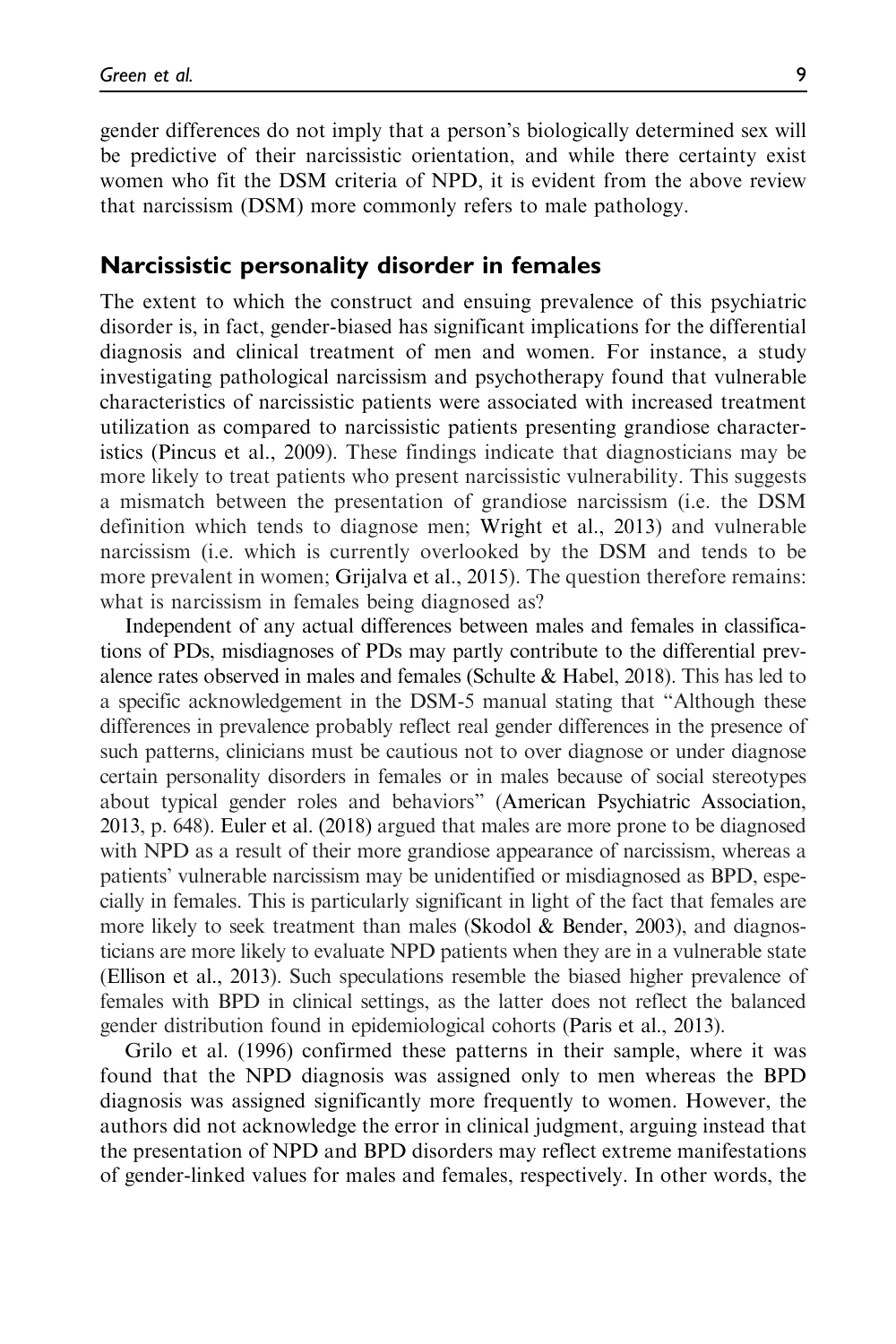higher proportion of males with NPD may reflect a 'developmental push' toward power, independence and control, whereas the higher proportion of females with BPD perhaps shows a 'developmental bias' toward interpersonal closeness and affiliation. These ideas resonate with those of Haaken (1983), who argued that early disturbances in empathy by the caregiver, and gender socialisation, more likely produces borderline conditions for women and narcissistic personality disorders for men, a conclusion suggesting that gender issues lead to significant differences in personality pathology in men and women.

A later research study by Anderson et al. (2001) found similar patterns in prevalence rates among males and females diagnosed with DSM PDs, providing further support for the above theorisations. In this study, clinicians applied narcissistic PD and antisocial PD more frequently in men, whereas dependent, histrionic and borderline PD were diagnosed more frequently in females. The authors did note however that clinicians did not perceive the diagnostic criteria as having different implications for pathology or maladaptivity across gender. In other words, clinicians did not consider the DSM PD criteria to be more (or less) maladaptive for a man than for a woman. Although this implies that the criteria sets may have the same implications for the presence of psychopathology in males and females, the clinicians did conclude women were less likely than men to have a grandiose sense of self-importance or to be physically aggressive. On the one hand, this could be suggestive of a potential gender stereotyping, but on the other hand, a number of different data sources support the existence of biological differences between sexes from which it is concluded that females are less physically aggressive than males (e.g., Schulte & Habel, 2018; Skodol & Bender, 2003).

Interestingly, research has shown that the extent to which sex bias in diagnosis may occur is influenced by the ambiguity of the case. In a sample of trainee clinicians, Braamhorst et al. (2015) presented participants with hypothetical case vignettes containing the following: non-ambiguous case histories with sufficient features of either BPD or NPD to meet the threshold for classification, and an ambiguous case containing subthreshold features of both NPD and BPD. Results showed that there was no effect of sex of patient when sufficient information was presented to correctly diagnose BPD and NPD. However, when the case presented contained subthreshold features of both disorders, participants diagnosed BPD more often in females than in males, and NPD more often in males than in females. It is evident from the literature that narcissism is a complex, intertwined and multi-layered construct, and assessing both narcissism dimensions without explicitly recognizing the gender manifestations of the two is likely to lead to problems in the classification and treatment of NPD.

#### Gender differences in the aetiology of narcissism

The above review suggest that narcissistic pathology may be a clinical phenomenon that operates differently in men and women, inviting the argument that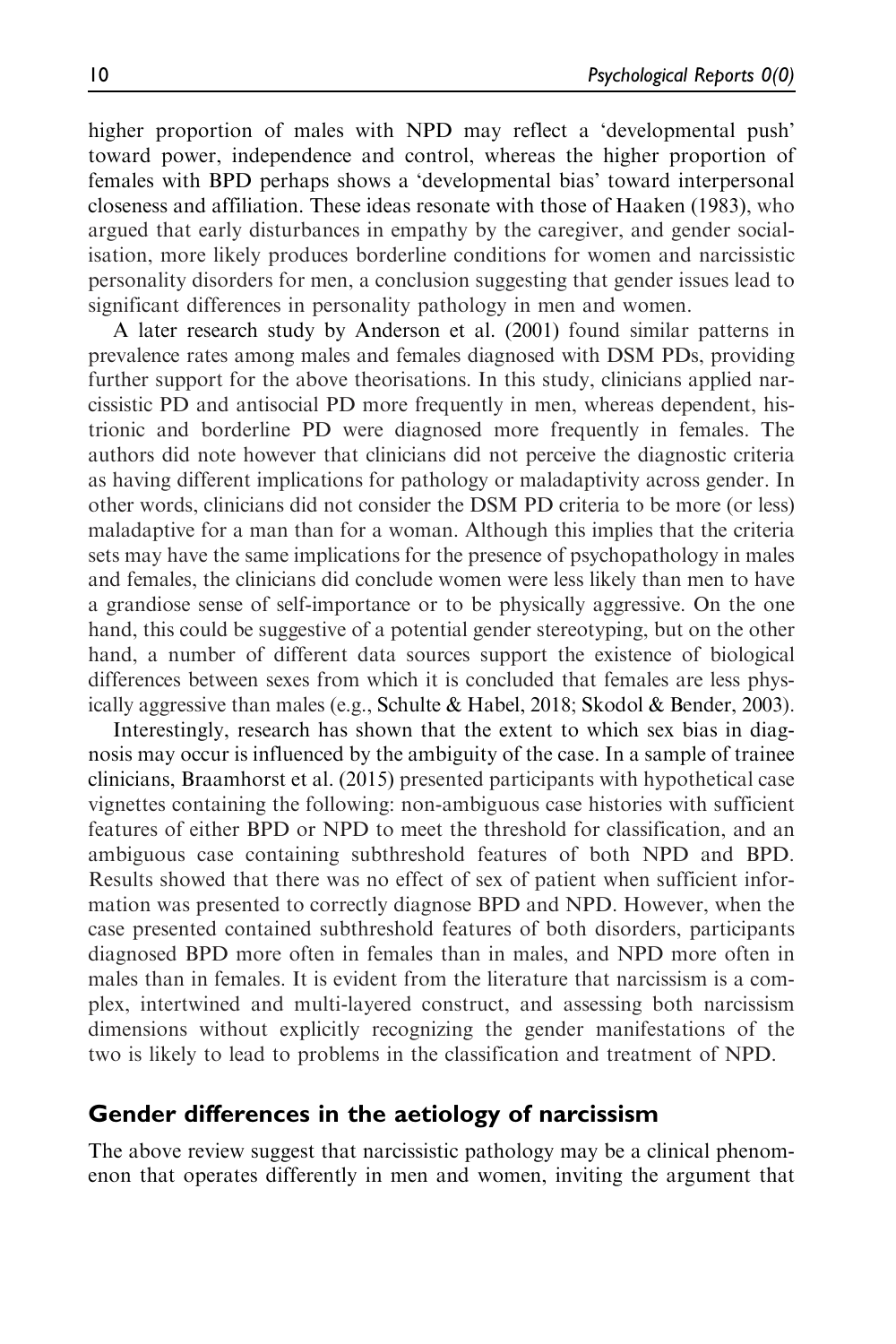there may be divergent precursors to the development of narcissism in males and females. The onset of narcissistic disorder is commonly attributed to abuse, trauma and early dysfunctional interactions between the child and primary caregiver. For instance, Freud (1914/1957) posited that narcissism emerged through failure of empathic response from the parent (cold and distant), or conversely, through parents overly indulging the child. Subsequent clinical theories have agreed with the importance of a lack of empathy (Kohut, 1977), combined with parental overprotectiveness (Kernberg, 1975), and overindulgence (Millon, 1981) in the emergence of narcissism. In essence, these preeminent theorists suggested that inflated and grandiose self-views in adult narcissistic individuals may serve to mask their underlying feelings of inferiority and insecurity as a result of these early childhood experiences.

The biased gender dimension in the aetiology of narcissism has been recognised in the psychoanalytic literature, which has theorised that females and males may have different predispositions to the narcissistic personality due to the process through which they are socialised (Carroll, 1989). Philipson (1985) argued that narcissism emerges as a result of a failure in empathetic responses from the mother, consequently resulting in a deficient internalised structure of the self for both genders. However, the manner in which females and males develop strategies to compensate for this faulty empathy may take different forms. As described by Philipson (1985), mothers may respond to girls as an extension of *self*, but to boys as a significant *other* figure (e.g., husband). As a result, females and males adopt different psychological strategies to compensate with the same lack of an internalised self. Males will more likely establish their 'otherness' through expressions of grandiosity, excessive need for admiration and extreme self-centredness. Females, on the other hand, may overly invest in or identify with significant others in an attempt to recreate the relationship they seek with the mother (Philipson, 1985). Thus, early psychoanalytic observations have led to the conclusion that the development of narcissistic defences may primarily relate to the male syndrome, whereas narcissism manifest itself differently in females.

As previously discussed, differential gendered socialisation and gender-role differences has helped generate theorisations on the observed gender differences in narcissism (Carroll, 1989; Corry et al., 2008; Green et al., 2019, 2020a, 2020b; Grijalva et al., 2015; Jonason & Davis, 2018; Lukowitsky & Pincus, 2013; Onofrei, 2009; Watson et al., 1987, 1989). In this context, gender socialisation processes might align with certain parental styles that contribute to some extent to observed gender differences in narcissism. There is a tendency for males to display more features of grandiose narcissism and females to present with vulnerable features. This may reflect how differences in parental approaches based on child gender follow in line with particular types of socialisation designed by parents to make boys more agentic (e.g., by withholding affection, aiming to make boys more independent), and to make girls more communal and caring. If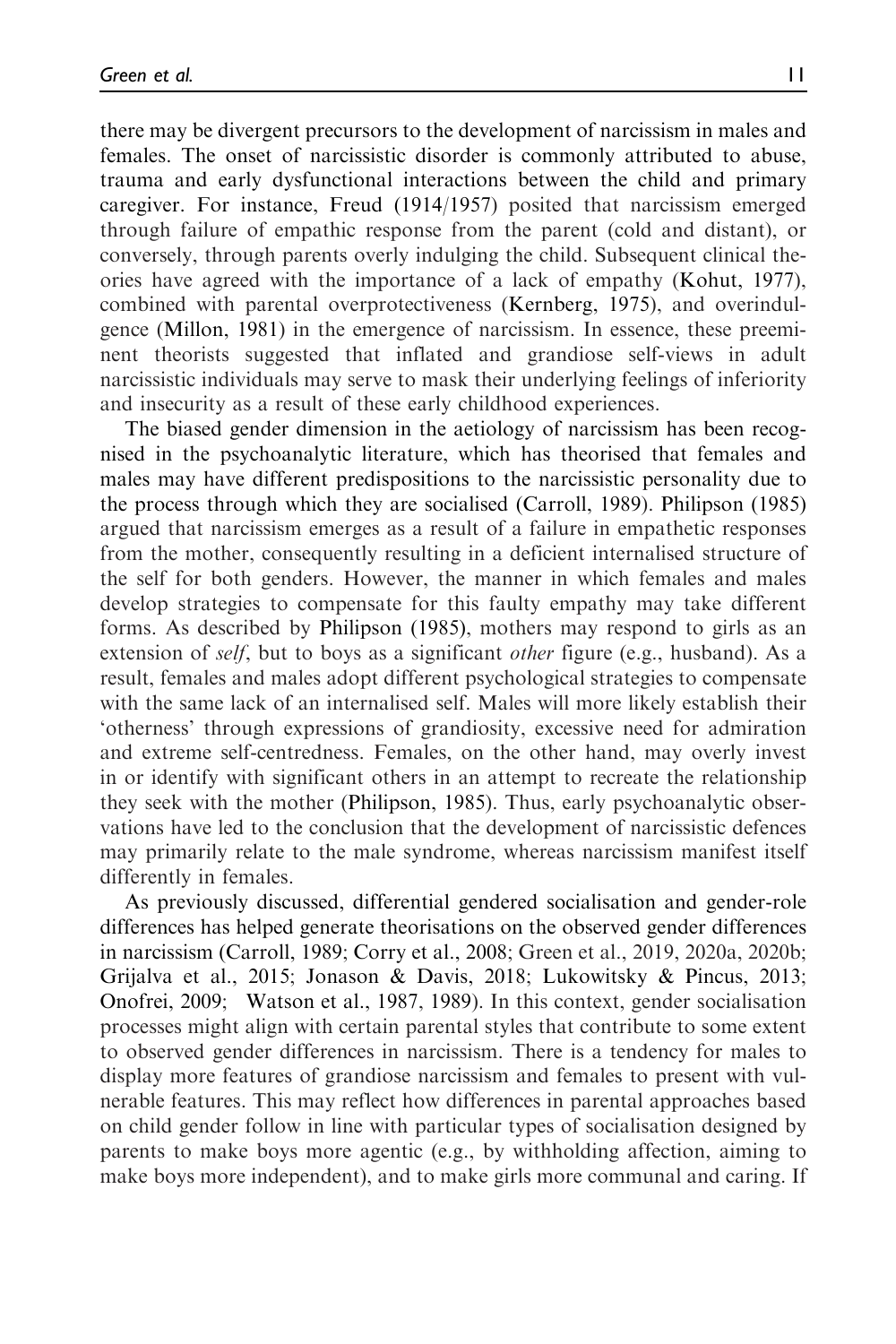this is the case, then existing gender differences would suggest parents are using parenting styles associated with grandiose narcissism more frequently with boys than with girls (Grijalva et al., 2015).

However, a review of the research into gender differences in trait narcissism and parental styles remain inconclusive due to the heavy reliance on grandiose features of narcissism. For instance, Horton et al. (2006) found significant gender differences regarding associations of parenting with 'unhealthy' grandiose (total NPI score after variance associated with self-esteem is partialled out). In contrast to males, unhealthy narcissism in females was associated with parental warmth and psychological control. The authors interpreted the presence of these gender disparities as reflective of gendered socialisation processes, where females may be socialised to interpersonal relationships and males to independence. Men's relative independence may mitigate against the impact of emotional manipulation tactics and parental attempts at over-involvement, whereas women's relative interpersonal sensitivity means they are possibly more susceptible to the emotional and psychological consequences of such tactics.

Similarly, Capron (2004) examined recalled pampering styles (e.g. overindulgence and overprotection), and their relationship with narcissism (NPI): results supported Millon's (1981) proposition that individuals who pamper their children foster narcissistic tendencies within them, with the overall relationship stronger for women than men. However, closer observation reveals that, not only are correlations only weak to moderate, but that the major limitation with this study is the measure of parental pampering used only represents each parenting type with a single item. In contrast to Capron's findings, Lyons et al. (2013) used an all-female sample and found recollections of low parental care to be associated with elevated scores on the NPI Entitlement/Explotativeness facet.

Addressing the limitations with the aforementioned studies and their assessment of an unidimensional inventory of narcissism, more recent research explore the developmental antecedents to grandiose and vulnerable narcissism, and how these converge or diverge for each gender. A study conducted by Mechanic and Barry (2015) found retrospective reports of positive reinforcement and involvement parenting behaviour to be positively associated with grandiose narcissism, and perceptions of inconsistent discipline correlated with vulnerable narcissism. Regression analysis showed that, when considering gender with all other variables, inconsistent approaches to discipline were the only parenting dimension that predicted unique variance in vulnerable narcissism, with a main effect also present for gender (i.e., females scoring higher).

Investigating perceived parenting styles by both mothers and fathers, Cramer (2015) found that a mother's parenting style was related to vulnerable narcissism, whereas a father's parenting style was associated with the presence of grandiose narcissism. For both mothers and fathers, parenting involving permissiveness and responsiveness was negatively associated with narcissism subtypes, while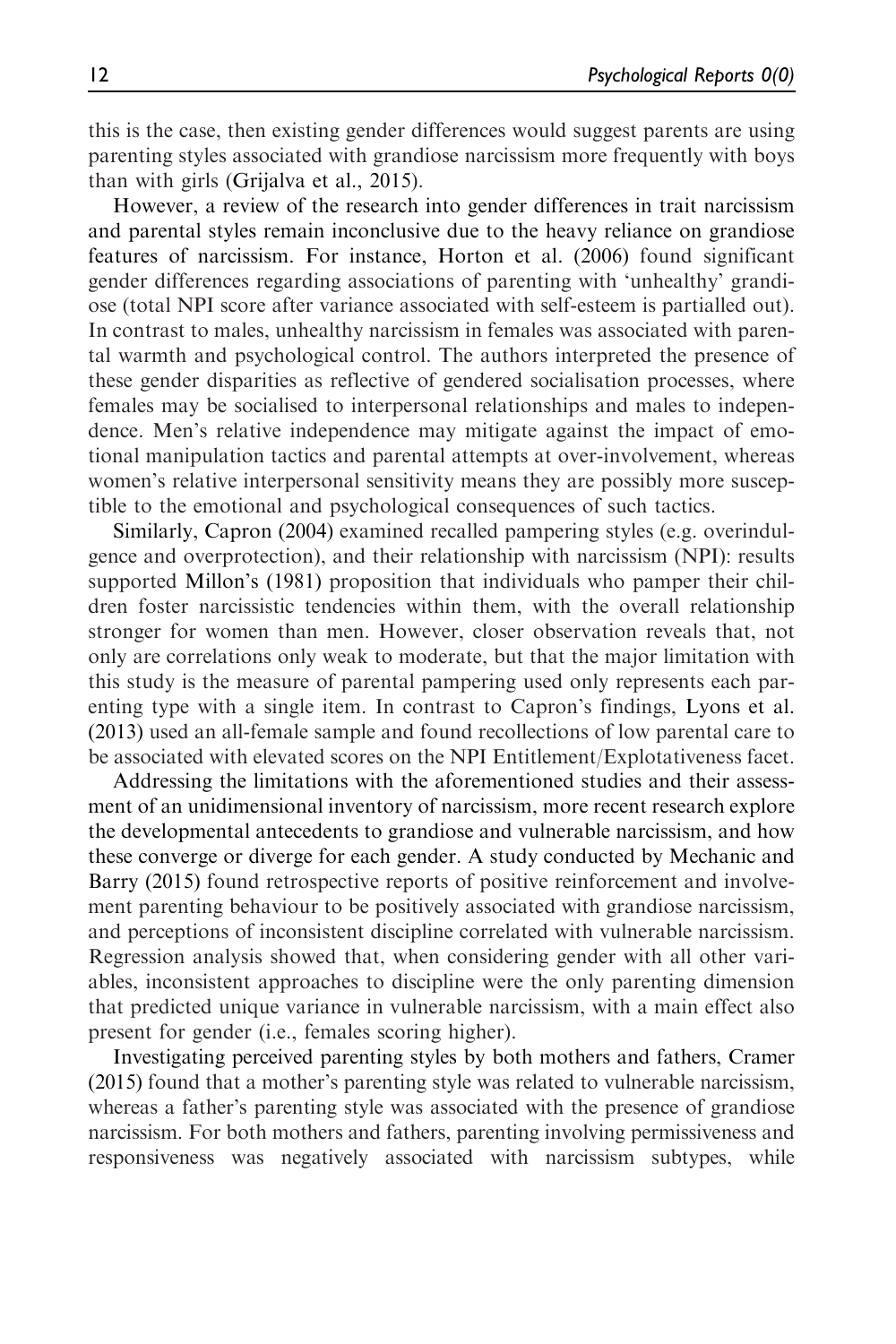authoritarian parenting was positively related to narcissism subtypes. Similarly, Huxley and Bizumic (2017) found that recollections of maternal invalidation (coldness and rejection) positively predicted vulnerable narcissism for participants who experienced lower levels of paternal invalidation, whereas higher levels of paternal invalidation positively predicted grandiose narcissism.

In an attempt to clarify previously irreconcilable findings, a recent study by Green et al. (2020b) explored parenting styles by mothers and fathers, specifically neglectful (Kohut, 1977), strict (Kernberg, 1975), and indulgent parenting (Millon, 1981). Results showed that recalled accounts of overprotectiveness by the father was a significant positive predictor of both grandiose and vulnerable narcissism in males, whereas retrospective reports of warmth parenting by the mother significantly negatively predicted unique variance in vulnerable narcissism in females. Although these findings provide credence to the theories proposed by Kernberg (1975) and Kohut (1977) in narcissistic males and females, respectively, they also shed light on the interplay between parent gender and parenting styles in the divergent expressions of narcissism in men and women. Overall, the literature in this area accentuate the importance for future research to employ a multidimensional assessment of narcissism and parenting practices by both parents in order to more comprehensively understand and disentangle the aetiology of narcissism across gender.

### Gender differences in narcissism and aggression

Given their inherently vulnerable state, narcissists are particularly prone to experience 'injury' to any real or imagined threat, which in turn evokes intolerable emotions of anger, humiliation and shame (Logan, 2009). Attempts to regulate and restore the narcissistic state are believed to manifest themselves in rage, expressed either as a state of intensified and explosive anger, or in a passive-aggressive manner (See Green & Charles, 2019, for a review). Although internal and underlying psychological phenomenology (e.g., fragmented sense of self, interpersonal impairment and self-esteem dysregulation) are most likely experienced by both males and females, it is likely outward expressions of narcissism would differ by gender.

Considerable empirical research has demonstrated gender differences in narcissism (NPI) with respect to self-esteem and aggression, whereby males consistently report higher on these respective domains than women (Girgis, 2006; Sprecher et al., 2013; Velotti et al., 2014; Wallace et al., 2012; Webster, 2005; Webster et al., 2007). For instance, a study conducted by Webster (2005) found that the effects of self-esteem, physical and verbal aggression scores were significantly stronger when controlling for gender. In all domains, the effects were significantly stronger for men than women. Webster (2005) interpreted these gender-based differences as being reflective of different types of domain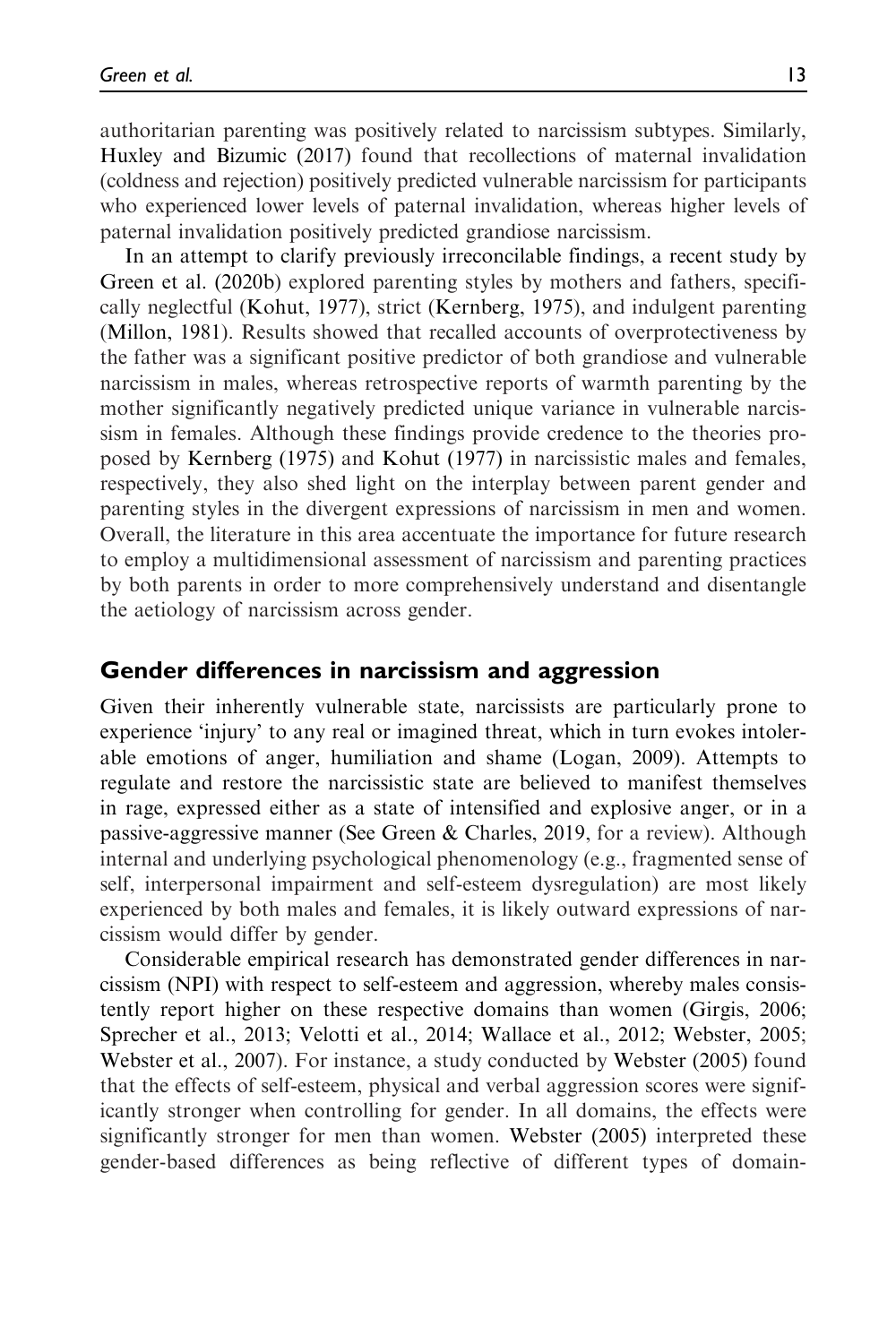specific self-esteem, in that males may adopt a 'competitive' domain of selfesteem (superiority) whereas women's self-esteem may be based on cooperation (social inclusion), in light of the respective domains being positively and negatively associated with behavioural aggression, respectively.

Consistent with these findings, other research found that narcissistic males had higher levels of both proactive and reactive aggression as compared to females (Wallace et al., 2012). These gender disparities were interpreted as being reflective of socialized differences regarding how narcissistic females and males respond to stressful situations, with males more likely to engage with aggression and females with '*other'* coping strategies (Wallace et al, 2012). In a similar study, Webster et al. (2007) found that high self-esteem instability and narcissism were associated with increased levels of physical and verbal aggression in men but not among women, with no significant gender difference when measuring attitudinal aggression (i.e., anger and hostility). In light of these findings, the authors argued that such gender differences may be due to developmental factors in which boys behave in more overt aggression (physically and verbally aggressive), whereas girls may adopt more relational aggression suggestive of manipulation, vicious rumors or social exclusion of peers.

Although the above research provides some insight into how aggression, selfesteem and narcissism manifest in distinctive ways among female and males, these findings are nevertheless exclusively based on grandiose aspects of narcissism which arguably does not allow for a broad and comprehensive understanding of narcissism as it relates to gender expressions. Research conducted by Barnett and Powell (2016) attempted to yield a more differentiated view of gender differences in narcissism as it relates to self-esteem and aggression. Narcissism was assessed by the Pathological Narcissism Inventory (PNI; Pincus et al., 2009) which captures both grandiose and vulnerable elements of narcissism. In short, it was found that amongst men, high levels of narcissism were not associated with low self-esteem that relates to high levels of physical and verbal aggression. Amongst women, however, high rates of narcissism were associated with low self-esteem, which was in turn related to high levels of physical and verbal aggression. Although a multidimensional assessment of narcissism was included, this study conceptualised narcissism as a single dimension in that the two narcissistic subtleties and their predictive pathways in relation to aggression and self-esteem was not explored. It may be conjectured, although not considered by Barnett and Powell (2016), that these gender-based differences indicate the nature of narcissistic grandiosity and vulnerability.

Taken together, initial observations in the aggression literature suggest that female violence has been characterized as indirect and subtle in nature, linked to a low self-esteem in response to aggressive behaviour whereas male violence has been typified as more overt and grandiose in nature, and as the result of responding to perceived threats to an inflated self-esteem.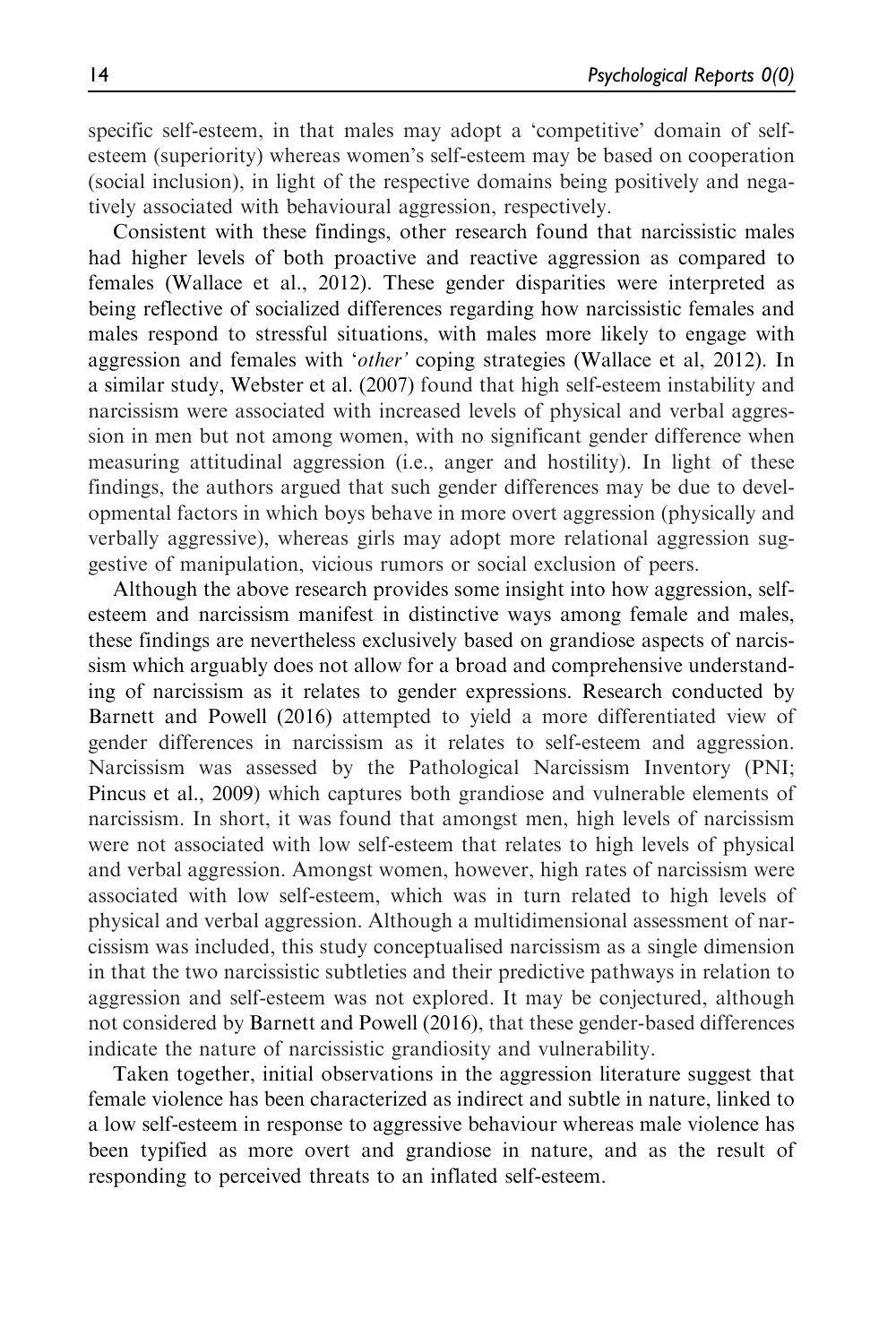# Gender differences in narcissism and intimate partner violence

Narcissistic individuals have a pathological way of dealing with those close to them due to their interpersonal impairment, with attributes such as entitlement, need for admiration, arrogance, lack of empathy and extreme sensitivity in response to criticisms creating discord in intimate relationships (Gunderson & Ronningstam, 2001; Miller et al., 2007). Despite the significant distress and pain narcissistic individuals cause to those close others, little is known about narcissism in female perpetrators. The overrepresentation of males as offenders is common in the Intimate Partner Violence (IPV) literature whereby narcissism has often been associated with men's perpetration of IPV (Gormley & Lopez, 2010), despite research demonstrating that female offenders of IPV exhibit significantly higher clinically elevated narcissistic traits when compared to male offenders (Simmons et al., 2005), as well as being more likely to have committed acts of general violence, including IPV, during their lifespan than narcissistic men (Blinkhorn et al., 2019). In a sample of female prison inmates, Warren et al. (2002) also found NPD to be a predictor of current incarceration for violent crime including murder. Despite these alarming results, the majority of research in this area rely only on grandiose features of narcissism (or a sub-component of grandiose narcissism) when articulating the presentation of narcissism in females.

Gormley and Lopez (2010) examined the effects of gender, attachment styles, stressors and the entitlement element of grandiose narcissism toward students' propensity to engage in psychological abuse of their intimate partners. Results indicated that narcissistic entitlement implied inclinations toward devaluing partners as a means to value the self, and that these inclinations explained a substantial portion of psychological abuse, particularly among men. It was found that men who avoided intimacy, who perceived themselves as having stressful problems, or who had an elevated sense of entitlement were most likely to psychologically abuse their partners. Women, however, were in contrast not found to be psychologically abusive except when all these conditions were present. Gormley and Lopez (2010) argued that females who feel entitled to exploit others to achieve own ends, distance themselves from intimacy and do not identify themselves as having stressful problems may be at high risk of psychological abuse perpetration. However, the findings of this study need to be cautiously interpreted as it can be argued that the partial assessment of an already unidimensional aspect of narcissism is measuring entitled individuals and not necessarily narcissistic individuals.

Research utilizing dyadic data analysis has provided some insight into the gendered nature of narcissism as it relates to the perpetration of verbal abuse. For instance, a recent study by Lamkin et al. (2017) explored narcissism (NPI) in relation to observed communication (e.g., anger, hostility) during a neutral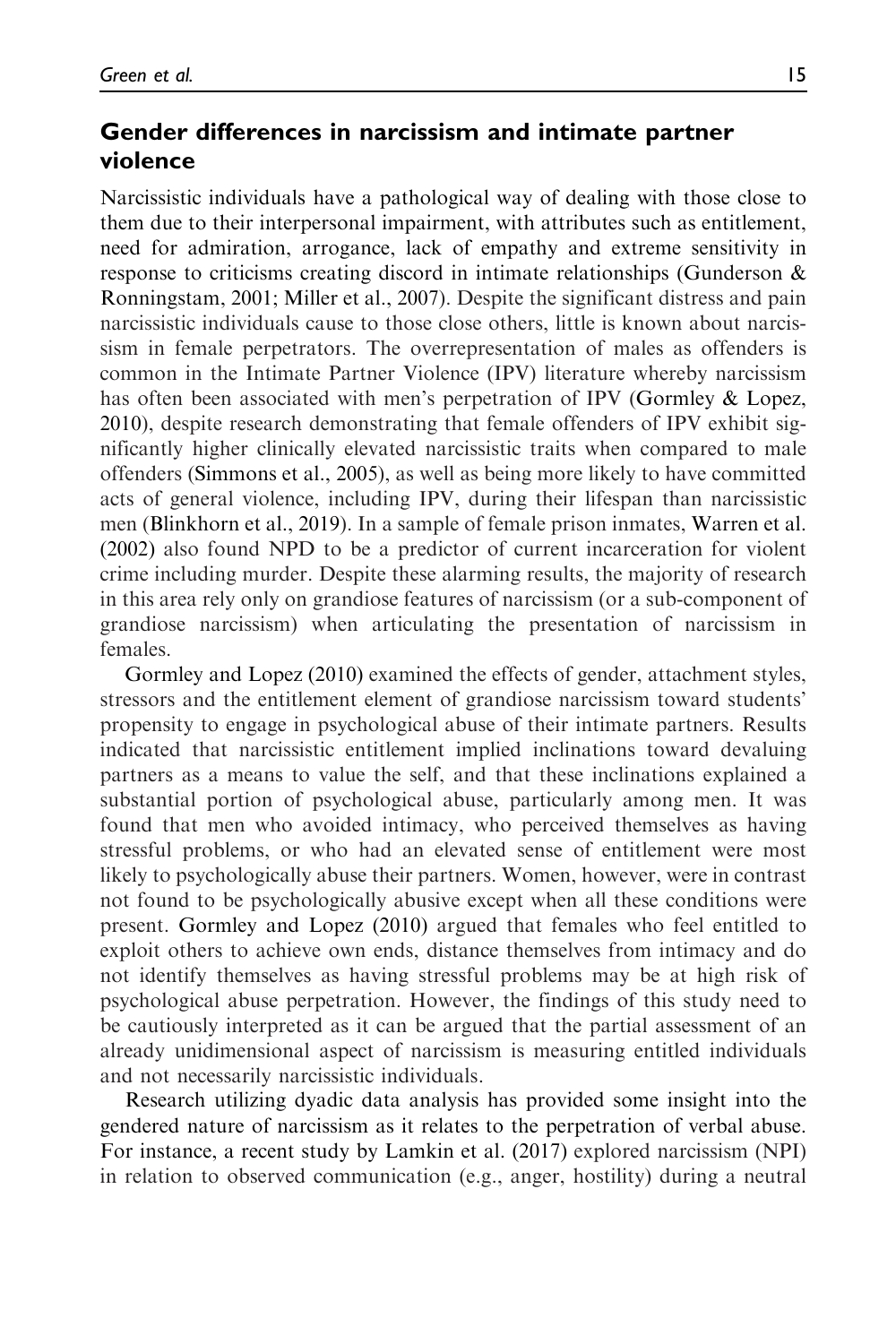discussion task. In short, results from a dyadic analysis (coded by observers) from a single lab visit revealed that women with higher levels of narcissism demonstrated significantly higher levels of hostile and angry communication patterns. These findings replicate other research indicating that women's, but not men's, narcissism significantly predicted marital trajectories over time (Lavner et al., 2016). In addressing the often brief interactions in lab-based studies, a short-term longitudinal research by Caiozzo et al. (2016) sought to address the complex nature of IPV by assessing grandiose narcissism, emotion regulation and attitudes towards aggression over a two month period. Results indicated that high levels of verbal aggression was perpetrated by both males and females who held beliefs that aggression was a justifiable response and who reported lower levels of emotion regulation.

Other dyadic research has stressed that gender is a key expression in narcissism as it relates to IPV (Ryan et al., 2008). In this study, the exploitative/ entitlement factor of grandiose narcissism, vulnerable narcissism, and both partners' aggression (i.e. physical and sexual aggression/coercion) was measured in 63 couples. Results indicated that, for women, only the exploitativeness/entitlement factor of narcissism significantly correlated with aggression (i.e. sexual coercion) in both partners. Ryan et al. (2008) argued that exploitative and entitled women may be hypersensitive to the perceived coercive behaviours of their partners. Alternatively, they may feel entitled to exert coercion and manipulation as a means to gain control over their partners. Results also indicated that gender is a key factor in narcissism due to the discrepancies in couples' ratings of aggression, suggesting that perceptions of narcissism and aggression operated at an individual-level rather than couple-level.

Further research exploring the exploitativeness/entitlement sub-scale of narcissism in IPV has suggested that entitled and exploitative females and males may differ in their expression of aggression in intimate relationships (Southard, 2010). In this study, it was found that the exploitativeness/entitlement factor and vulnerable narcissism was only related to women's use of specific influence tactics (i.e. bullying, supplication and disengagement), but not for men. Consistent with previous research (i.e., Ryan et al., 2008), these findings may indicate that exploitative and entitled women's aggression may be expressed in more coercive forms.

A similar study conducted by Blinkhorn et al. (2015) explored grandiose narcissism in relation to sexually coercive behaviour in both men and females. As expected, it was found that males scored higher on the NPI and reported using more sexually coercive tactics than women did. Interestingly, these coercive tactics (i.e., emotional manipulation, sexual arousal and exploitation) were predicted by the adaptive facets of grandiose narcissism (i.e. leadership/authority and grandiose/exhibitionism). For women, the maladaptive facet of narcissism (i.e. exploitativeness/entitlement) was a stronger predictor of serious and aggressive sexual coercive behaviour than it was for males. In other words, the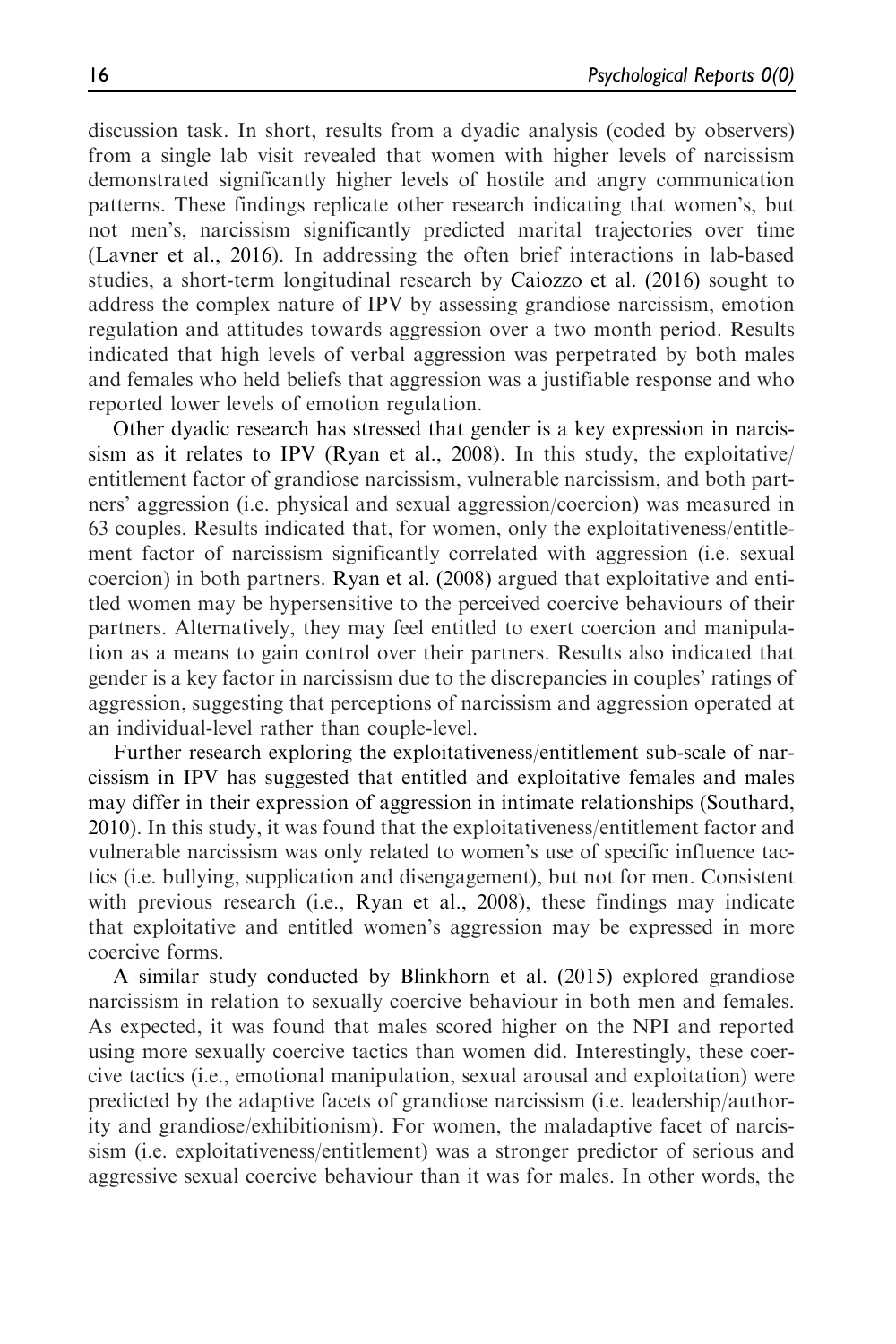use of sexual coercion in females reflected the manipulative and sexually toxic aspect of narcissism, whereas male sexual coercion was associated with socially desirable components of narcissism. In congruence with previous research (Ryan et al., 2008; Southard, 2010), the gendered expressions found in this study may suggest that narcissistic behaviours are considered more socially acceptable and adaptive for males, whereas these behaviours (e.g. sexually dominant or instigating) may be conceptualised as beyond what is considered socially normative for women. Nevertheless, these findings are weakened by its complete reliance on the NPI as a measurement of narcissism.

Further adding to these limitations, some researchers exclude female participants entirely in their studies on the assumed basis that men generally possess higher levels of aggression and narcissism (e.g., Buck et al., 2014; Krusemark et al., 2018; Meier, 2004; Rinker, 2009; Talbot et al., 2015), and other researchers (e.g., Carton & Egan, 2017; Fields, 2012; Peterson & Dehart, 2014) fail to distinguish the gender of the perpetrator versus the victim. These characteristics and approaches within past research can be argued to perpetuate a failure to recognise gender identifications in the emergence of narcissistic personality attributes spanning its full expressions of grandiosity and vulnerability. Indeed, applying masculine derived concepts to females may not accurately capture narcissistic traits and the associated harmful impact females subject those close others. Over 15 years ago, Morf and Rhodewalt (2001) noted that research should "map out the forms of self-construction females employ, particularly when their selves are threatened" (page. 192). As demonstrated here, however, current theories of narcissism have still not attempted to explain how gender differences may emerge in this personality trait.

A recent study by Green et al. (2020a) addressed these shortcomings in the literature by exploring gender differences in narcissism using a multidimensional assessment (i.e., the PNI; Pincus et al., 2009). This study found that females scored significantly higher on vulnerable narcissism than did males, and that vulnerable narcissism in females was the only significant predictor of physical/ sexual and psychological abuse on a partner. This gender difference supported previous speculations suggesting that females may pursue their narcissistic goals in more discreet and indirect ways (e.g., Campbell & Miller, 2012; Morf & Rhodewalt, 2001). That is, whereas overt grandiosity in narcissistic males may create an acceptable norm about men being more exploitative and entitled, the same manifestation in females may be perceived as unconventional and thereby conceptualised as being beyond what is considered socially normative. These findings suggest that strategic attempts at self-construction may be markedly different, and gendered.

These expressions of behaviour are in congruence with a recent qualitative study on female narcissism as perpetrators of IPV (Green et al., 2019). This study found that societal norms associated with gender roles shaped the motives and self-regulatory strategies in narcissistic females to obtain positions of power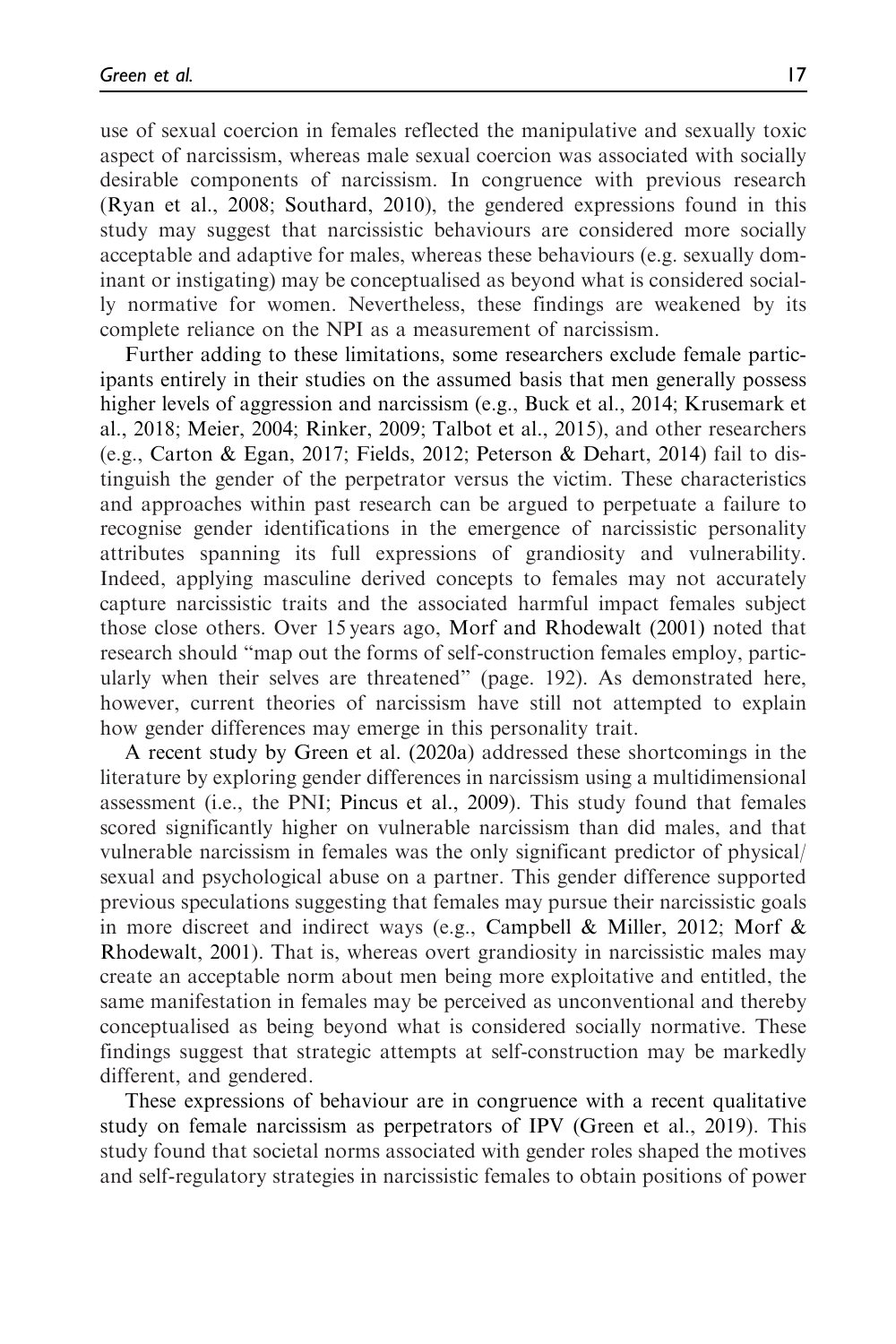and control. These strategies were established through, for instance, adopting a 'victim status', playing the 'mother card', and exploiting legal and societal benefits to their advantage. If narcissism in females is likely influenced by lines of gender roles and feminine qualities, it is indeed conceivable that this destructive personality construct may go unnoticed in females due to their more hidden and vulnerable presentation of narcissism, given dominant measurements of grandiosity and longstanding focus on (narcissistic) males as perpetrators of IPV. These findings accentuate the need for future research to move beyond the masculine stereotype that is commonly conceptualised in theory and research, and linked to men's perpetration of IPV.

#### Existing gaps in theory and research

As this review has demonstrated, the nature and emergence of narcissism is most likely experienced differently in men and women, consequently resulting in particular implications for what has been traditionally understood and conceptualised as narcissism and for the related research which builds on these trait constellations (DSM/NPI). That is, depictions of NPD in the DSM-5 arguably contain criteria that entail and embody the male experience over that of the female. Therefore, the large body of research using the NPI is not only limited to overt grandiosity, but also limited to males. Another implications concerns the clinical utility of NPD, despite the evident trends in misdiagnoses and differential prevalence rates, the current literature still treats gender issues in narcissistic pathology as being separate from the criticisms commonly levelled at the criteria of this personality disorder.

Indeed, the criteria of NPD in the DSM-5 have been challenged on conceptual, clinical and empirical grounds, the most common criticism pertaining to the evident lack of narcissistic vulnerability (Cain et al., 2008; Dimaggio, 2012; Kealy & Rasmussen, 2012; Levy et al., 2011; Pincus & Lukowitsky, 2010; Reidy et al., 2008; Ronningstam, 2009). The failure to capture the phenomenology of NPD in its entirety has been said to most likely contribute to this disorder, exhibiting the lowest prevalence rate of the DSM personality disorders (Caligor et al., 2015; Miller et al., 2007; Russ et al., 2008). However, this is a finding which is inconsistent with the frequency of NPD diagnosis found in clinical practice (Cain et al., 2008; Euler et al., 2018), suggesting discrepancies exist between the diagnostic nomenclature as captured in the DSM-5 and the psychiatric phenomenon that is observed in clinical settings. It has been argued that changes in criteria are indicative of a concern to discriminate NPD from other pathologies, and in so doing, reducing comorbidity at the expense of the true phenomenological nature of NPD (Levy et al., 2011).

In terms of comorbidity, research has found that grandiose and vulnerable narcissism are associated with markedly different patterns of diagnostic overlap (Levy, 2012). Vulnerable narcissism has been associated with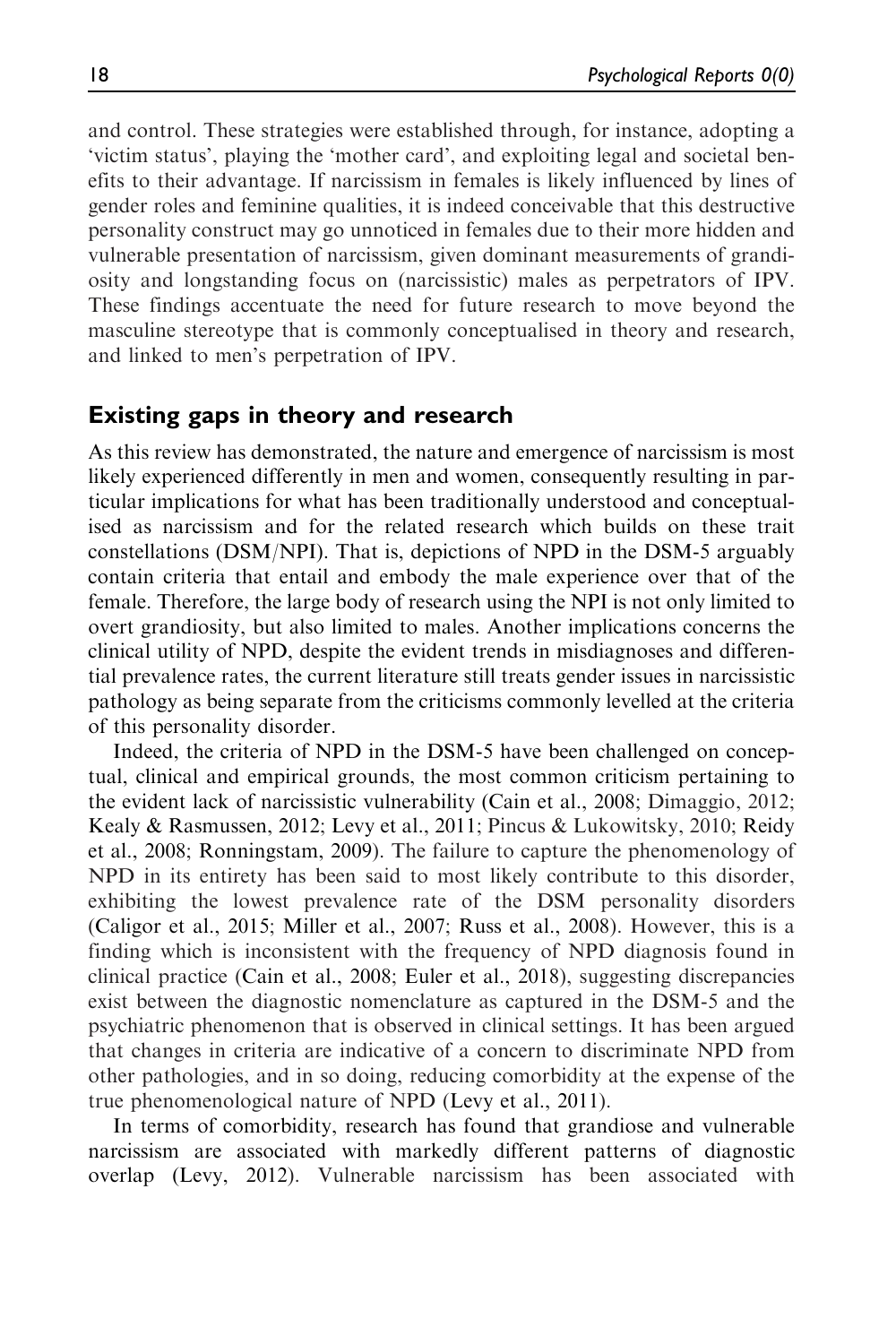depression, anxiety, non-suicidal self-injury, suicide attempts (Miller & Campbell, 2008; Pincus & Lukowitsky, 2010; Russ et al., 2008; Thomas et al., 2012), BPD (Euler et al., 2018; Miller & Campbell, 2008; Miller et al., 2010; Pincus et al., 2009; Wright et al., 2010) and avoidant and dependent PD (Dickinson & Pincus, 2003; Miller et al., 2014). Grandiose narcissism, however, appears to more strongly correlate with antisocial personality disorder (ASPD; Stinson et al., 2008).

In fact, these differential patterns of comorbidity have also been shown as gender-specific: whereas men with narcissistic PD are more likely to be associated with antisocial PD and substance use disorders, women with narcissistic PD more frequently suffer from depressive and anxiety disorders and are more likely to have comorbid borderline PD (Stinson et al., 2008). Paris (2004) argued that differences in disorders may be explained by gender differences in traits (Costa et al., 2001; Ferguson & Eyre, 2000).These gender differences include males scoring higher on assertiveness and dominance which may, in turn, be reflective of a male predominance in externalising disorders (NPD, ASPD, substance abuse). Females, on the other hand, report higher levels of neuroticism, shame and nurturance, which may lead to a female predominance in internalising disorders (mood, anxiety, BPD; Paris, 2004).

Based on the above, it is important to acknowledge both the relative unawareness of understanding and approaching narcissistic pathology through the lens of gender, and how this unawareness has contributed to a poor clinical utility of NPD (e.g., low prevalence rates, diagnostic overlap, a lack of sufficient vulnerability). Instead, suggested proposals for improving the clinical utility and construct validity of NPD have been to revise the DSM criteria to include a number of specific features. First, to modify the current NPD criteria with explicit content covering vulnerable narcissistic features (Fossati et al., 2005; Miller et al., 2010; Pincus & Lukowitsky, 2010; Ronningstam, 2011), thereby indirectly addressing the gender issue. Second, to include narcissistic vulnerability as a specifier for NPD diagnoses (Miller et al., 2013). Third, to consider the ongoing debate of whether PDs in general, and pathological narcissism in particular, should be assessed using a dimensional trait-related rather than a categorical approach (Euler et al., 2018; Karterud et al., 2011).

This approach has been partially implemented in the DSM-5 with the aim to increase discriminant validity of PD diagnoses. This involves each PD to be diagnosed based on elevated scores of a specific number of traits from the dimensional trait model (i.e., negative affectivity, antagonism, detachment, psychoticism and disinhibition). It therefore uses a dimensional classification of personality pathology, rather than counting symptoms to inform a diagnosis. A final thought of revision concerns the construct validity of vulnerable narcissism, in light of the substantial degree of overlap with BPD and neuroticism (Miller et al., 2010, 2018). This is, specifically, whether it warrants its own place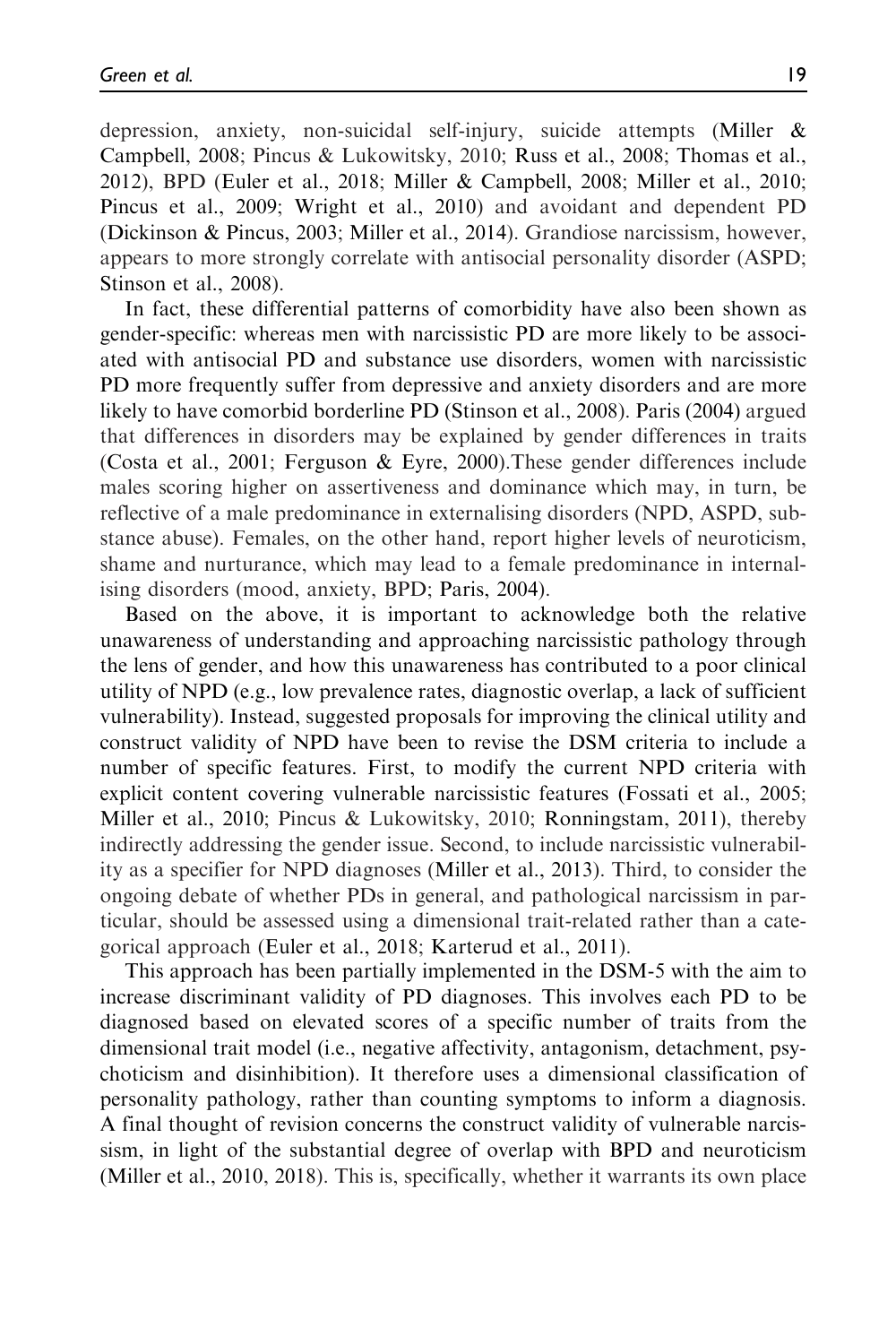as a fully independent personality disorder construct rather than simply being a subtype of NPD, or if it is better suited as being a part of the BPD construct.

The existing literature is rife with ongoing debates regarding the descriptive characteristics of narcissism and diagnostic criteria that best exemplify the construct. These disparities have been poorly calibrated across the fields of psychiatry, clinical, and social/personality literature, reflecting enduring disagreement among clinicians and experts with regard to the central features of narcissism. For instance, research from the social/personality literature questions the notion that narcissistic grandiosity and vulnerability 'co-exist' (e.g., Miller et al., 2010, 2018), whereas the clinical literature suggests narcissistic individuals oscillate between the two dimensions (Cain et al., 2008; Ellison et al., 2013; Gore & Widiget, 2016; Pincus & Lukowitsky, 2010; Roberts & Huprich, 2012; Russ et al., 2008). More importantly, experts in the social/personality field generally believe that the grandiose features are more central to narcissism, whereas clinicians consider vulnerability to be more central (Ackerman et al., 2017).

This definitional ambiguity is reflected in the diversity of measurements available to assess narcissism; a state of affairs which has resulted in difficulties to integrate the literature as various 'camps' define the construct differently (Pincus & Lukowitsky, 2010). At this juncture, the generality of findings are limited to, and dependent on, the theoretical assumptions about the construct. For instance, the PNI (Pincus et al., 2009) was developed to measure pathological narcissism as it is conceptualised in clinical theory. However, the PNI has been criticised for emphasising vulnerable traits, thereby deviating from conceptions of NPD in the DSM and the related research using the NPI which are, instead, over-reliant on grandiose features. The theoretical definitions of narcissism tend to therefore emphasise either one of its polarities. The field's fractured state allows for this diversity, further highlighting the need for a solution that unites these sub-disciplines and precision in definition, whilst at the same time appreciates the gender issues involved. The following section makes the case for a theoretical re-synthesis of narcissism that aims to facilitate integration across the subfields inclusive of gender contributions.

# Moving forward with a literature of narcissism inclusive of gender issues

A stronger theoretical foundation for the conceptualisation of narcissism may be that derived from the perspective of a Five Factor Model (FFM; Widiger & Costa, 2013), which consists of the following broad domains: neuroticism, extraversion versus introversion, openness, agreeableness versus antagonism, and conscientiousness. Such a framework follows the considerable body of research supporting the contention that personality disorders are the severe form of personality traits, and thereby better conceptualised as a five-domain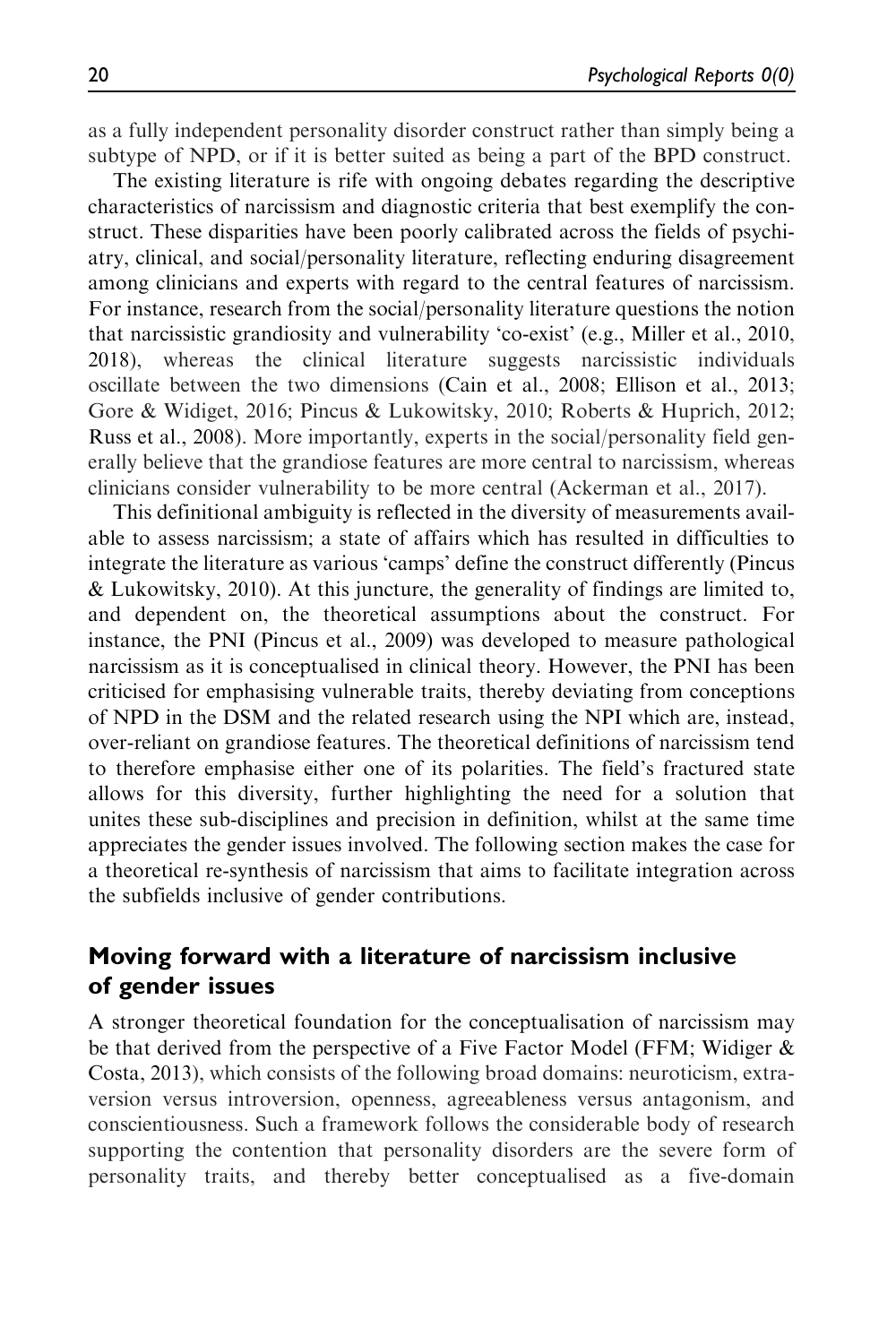dimensional trait model. The dimensional trait model has also been rated as more effective for clinical purposes (Bernstein et al., 2007; Hansen, 2019; Morey et al., 2011), compared to the existing categorical approach in the DSM-5. The FFNI model represents an extension of the FFM and specifically encompasses the more extreme and maladaptive personality facets. Based on this literature, the FFNI (Miller et al., 2013) was developed relatively recently to complement other multidimensional assessments (i.e. the PNI) in assessing the grandiose and vulnerable features of narcissism. The theoretical and empirical underpinnings of the FFNI differs from the PNI, however, in that the former is based on the large empirical literature of assessments of pathological personality traits from an FFM perspective (see Glover et al., 2012; Miller et al., 2013, 2014).

Another advantage of conceptualising narcissism from an FFM perspective is that the gender differences of FFM traits are well-studied, such that females consistently report higher neuroticism and males score higher on antagonism (Costa et al., 2001; Ferguson & Eyre, 2000; Paris, 2004). These differences also resemble the differential prevalence rates among males and females in the DSM PDs (see Lynam & Widiger, 2007). Although a recent study by Suzuki et al. (2019) found that the dimensional trait model in the DSM is structurally equivalent across males and females, females were found to have higher scores on Negative Affectivity, whereas males had higher scores on Detachment, Antagonism, Disinhibition and Psychoticism when examined at the latent trait mean levels. It is both suggested and also strongly emphasised here that differences in narcissistic pathology may be rooted in trait dimensions shaped by gender. For this reason, gender may play a key factor that partly determines specific psychopathological constellations.

Moving forward, the FFNI approach offers a potential advance in the conceptualisation of narcissism. On the one hand, this would allow the field to unify the empirically and clinically derived concepts about the construct. On the other hand, such a framework can pinpoint gender-specific expressions in the presentation of narcissistic personality attributes, thereby constituting an important step towards a conceptual model inclusive of gender factors in these manifestations.

In addition to employing a more gender-sensitive assessment of narcissism, future research should consider examining sex differences in narcissism. For instance, narcissism in males has been associated with heightened cortisol reactivity to psychosocial stressors (Edelstein et al., 2010) and higher cortisol levels than in narcissistic females (Reinhard et al., 2012). Given the importance of genetic differences between men and women, which may partly shape the effects of gender on personality (Paris, 2004), future research should consider the role of biological sex differences in males and females with narcissistic pathology. Such foci may help refine both psychosocial and biological approaches to treatment. Another line of enquiry for future research could involve the investigation of sex differences in narcissism through other models, since the bulk of research that conceptualises narcissism is based on a trait approach (Campbell & Miller, 2011).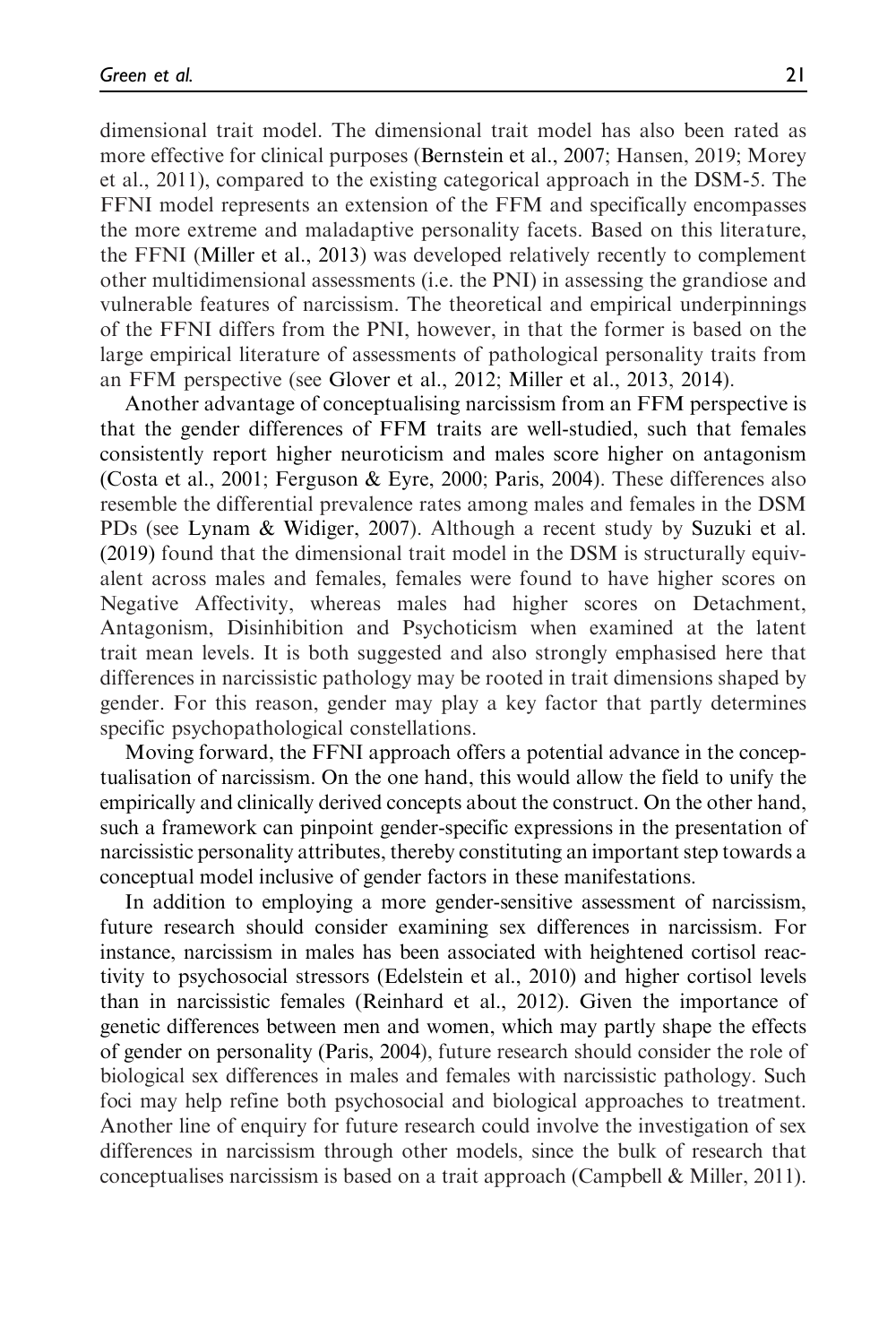Future research could therefore explore sex differences in narcissism from, for instance, an evolutionary perspective as such an approach may provide useful insights that are not offered by prominent theories discussed in this review.

Indeed, given the nontrivial heritability of narcissism (Vernon et al., 2008), manifestations of narcissism could be partially shaped by evolutionary processes, such as short-term mating (STM), coercive sexual tendencies and attractiveness (for reviews, see Holtzman & Donnellan, 2015; Holtzman & Strube, 2012). Holtzman and Strube (2012) argue that males are more likely than females to seek the more reproductive benefits of STM, and as a result, coercive tendencies commonly apply more to men than women. It may be speculated that males, when threatened, may resort to evolutionarily well-established strategies of power, dominance, inflated self-image and externalising behaviour. Females, on the other hand, may resort to other well-established evolutionary strategies, such as attaining attention through promoting a self-image that signals sexuality, beauty and attractiveness. Future research could explore these speculations, as an evolutionary approach can complement the literature and enhance theoretical understanding regarding gender differences in narcissistic presentation.

It is also recommended for future research to undertake more longitudinal designs in order to better understand the development and features of narcissism and how they relate to gender over time. For instance, longitudinal, genetically informed designs can further identify aetiological factors (parent-child interactions) associated with grandiose and vulnerable narcissism (Luo & Cai, 2018), with a focus on gender differences. Ecological momentary assessment (EMA) can also be employed to assess momentary periods within a narcissistic individual's life over time (Wright, 2014). Future research could focus on how grandiose and vulnerable features fluctuate over time within males and females with both subclinical and clinical degrees of narcissism. Lastly, since gender constructs continually change, and socially accepted gender roles differ greatly across cultures, so do the manifestations of narcissism (e.g., Campbell & Miller, 2012; Foster et al., 2003). Future studies could there investigate the influence of cultural differences in the manifestations of narcissism in males and females, within more diverse cultures. A particular focus could be to compare how the characteristics of narcissism vary by gender in more collectivist societies, as these societies place a greater focus on others compared to more western individualistic societies where narcissism is arguably higher due to promotion of self- focus (Foster et al., 2003). Through such an undertaking, a more complex picture and rich analysis of the ways in which gender and narcissism interact and influence each other will arguably emerge.

## Conclusion

Although extensive, the research on narcissism across clinical theory and empirical research (DSM/NPI) is characterised by a relative ignorance regarding how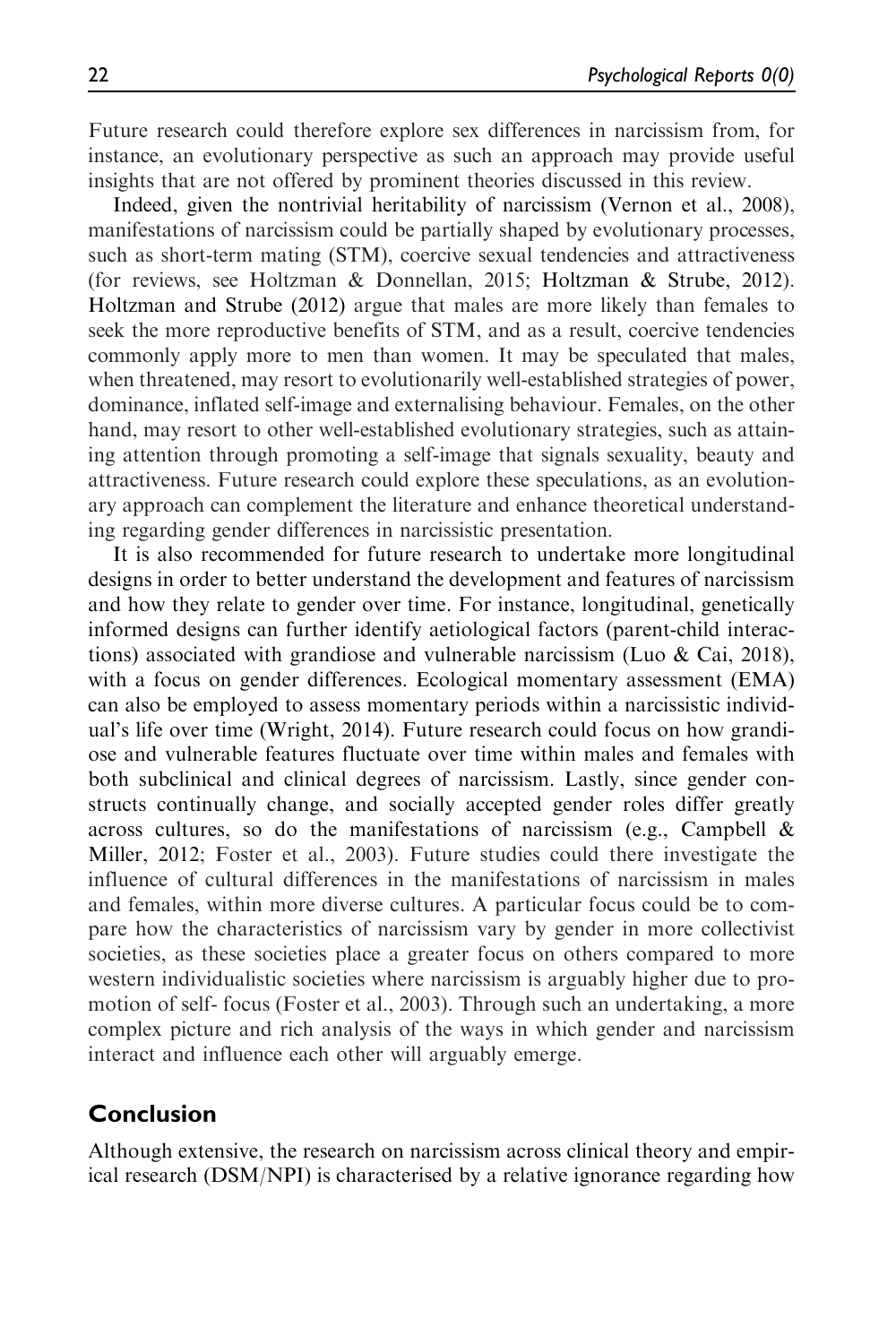gender disparities manifest in narcissistic expression, behaviour and functioning. Notably, the overrepresentation of males and the concomitant underrepresentation of females in the literature is indicative of the symptomatology of the narcissistic personality (NPI/DSM), which closely resembles the masculine stereotype of males in the society. This review has shown that, whilst the core of narcissism operates similar across gender, the outward expressions tend to differ. It is echoed here that failure to appreciate salient gender differences in the expression of narcissism will likely result in enormous negative consequences across diagnostic assessment, treatment, gender-appropriate interventions for offending behaviours, and the necessary theoretical knowledge to inform these identified areas of concern. To further advance the field, it is strongly recommended that future research employ a multifaceted assessment of narcissism, such as the FFNI, to further enrich theoretical understanding of the extent to which articulations of Narcissus and Echo have been gender informed. In so doing, the field can move towards a more robust and integrated literature on narcissism that is inclusive of gender issues.

#### Declaration of Conflicting Interests

The author(s) declared no potential conflicts of interest with respect to the research, authorship, and/or publication of this article.

#### Funding

The author(s) received no financial support for the research, authorship, and/or publication of this article.

#### ORCID iD

Ava Green **b** <https://orcid.org/0000-0002-4683-0793>

#### References

- Ackerman, R. A., Hands, A. J., Donnellan, M. B., Hopwood, C. J., & Witt, E. A. (2017). Experts' Views Regarding the Conceptualization of Narcissism. Journal of Personality Disorders, 31, 3, 346–361.
- Adler, G. (1986). Psychotherapy of the narcissistic personality disorder patient: two contrasting approaches. American Journal of Psychiatry, 143, 430–436.
- Akhtar, S., & Thomson, J. A. (1982). Overview: Narcissistic personality disorder. The American Journal of Psychiatry, 139(1), 12–20.
- American Psychiatric Association. (2013). Diagnostic and statistical manual of mental disorders: DSM-5.
- Anderson, K. G., Sankis, L. M., & Widiger, T. A. (2001). Pathology versus statistical infrequency: Potential sources of gender bias in personality disorder criteria. The Journal of Nervous and Mental Disease, 189(10), 661–668.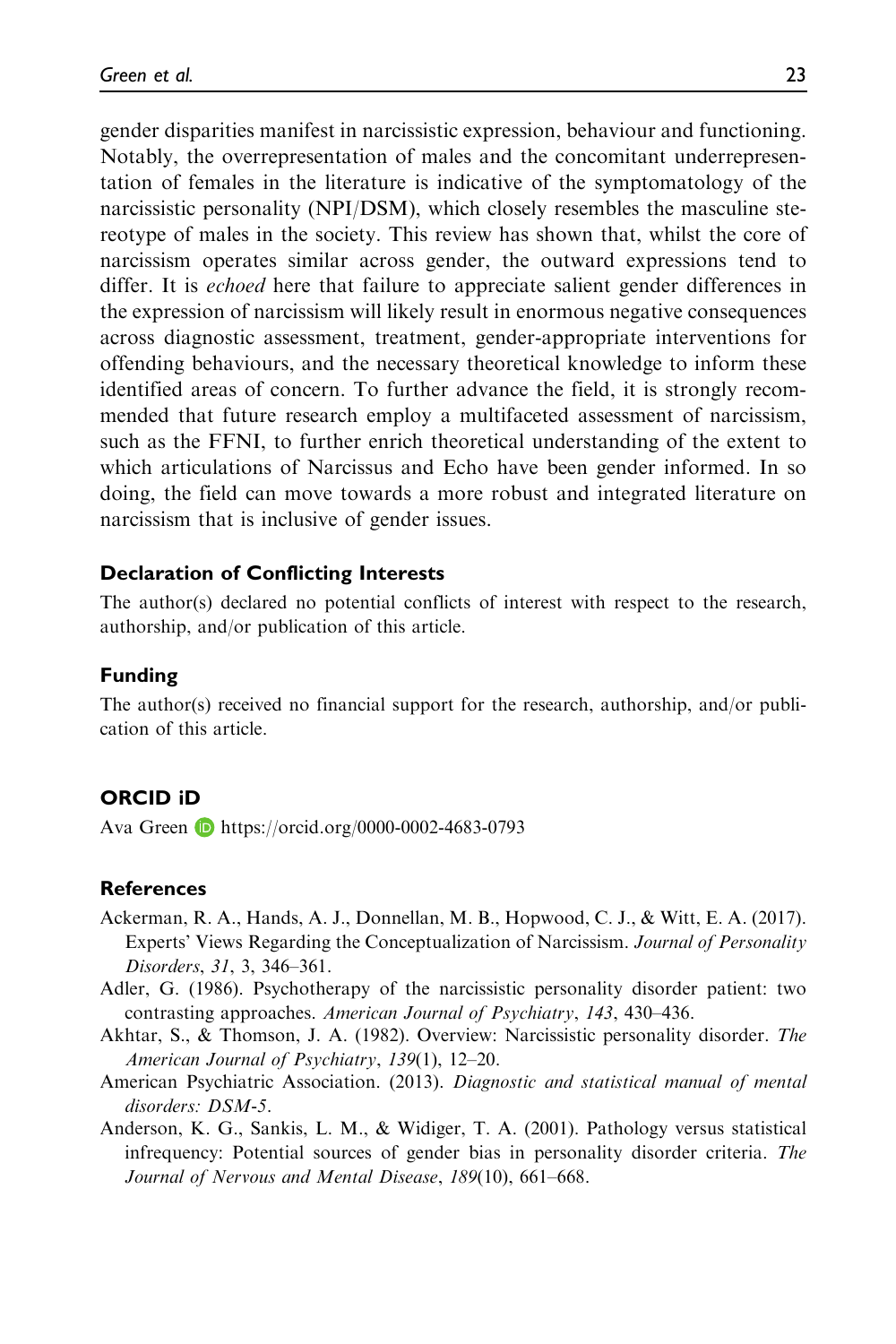- Barnett, M. D., & Powell, H. A. (2016). Self-esteem mediates narcissism and aggression among women, but not men: A comparison of two theoretical models of narcissism among college students. Personality and Individual Differences, 89, 100–104.
- Barnett, M. D., & Sharp, K. J. (2017). Narcissism, gender, and evolutionary theory: The role of private and public self-absorption. Personality and Individual Differences, 104, 326–332.
- Bernstein, D. P., Iscan, C., & Maser, J. (2007). Opinions of personality disorder experts regarding the DSM-IV personality disorders classification system. Journal of Personality Disorders, 21(5), 536–551.
- Besser, A., & Priel, B. (2009). Emotional responses to a romantic partner's imaginary rejection: The roles of attachment anxiety, covert narcissism, and self-evaluation. Journal of Personality, 77(1), 287–325.
- Blinkhorn, V., Lyons, M., & Almond, L. (2015). The ultimate femme fatale? Narcissism predicts serious and aggressive sexually coercive behaviour in females. Personality and Individual Differences, 87, 219–223.
- Blinkhorn, V., Lyons, M., & Almond, L. (2019). Criminal minds: Narcissism predicts offending behavior in a Non-Forensic sample. Deviant Behavior, 40(3), 353–360.
- Braamhorst, W., Lobbestael, J., Emons, W. H. M., Arntz, A., Witteman, C. L. M., & Bekker, M. H. J. (2015). Sex bias in classifying borderline and narcissistic personality disorder. Journal of Nervous & Mental Disease, 203(10), 804–808.
- Buck, N. M. L., Leenaars, P. E. M., Emmelkamp, P. M. G., & van, M. H. J. C. (2014). Personality traits are related to intimate partner violence among securely attached individuals. Journal of Family Violence, 29(3), 235–246.
- Cain, N. M., Pincus, A. L., & Ansell, E. B. (2008). Narcissism at the crossroads: Phenotypic description of pathological narcissism across clinical theory, social/personality psychology, and psychiatric diagnosis. Clinical Psychology Review, 28(4), 638–656.
- Caiozzo, C. N., Houston, J., & Grych, J. (2016). Predicting aggression in late adolescent romantic relationships: A short-term longitudinal study. Journal of Adolescence, 53, 237–248.
- Caligor, E., Levy, K. N., & Yeomans, F. E. (2015). Narcissistic personality disorder: Diagnostic and clinical challenges. American Journal of Psychiatry, 172(5), 415–422.
- Campbell, W. K., & Miller, J. D. (2011). The handbook of narcissism and narcissistic personality disorder: Theoretical approaches, empirical findings, and treatments. Hoboken, N.J: John Wiley.
- Campbell, W. K., & Miller, J. D. (2012). The handbook of narcissism and narcissistic personality disorder: Theoretical approaches, empirical findings, and treatments. John Wiley.
- Capron, E. W. (2004). Types of pampering and the narcissistic personality trait. Journal of Individual Psychology, 60, 76–93.
- Carroll, L. (1989). A comparative study of narcissism, gender, and sex-role orientation among bodybuilders, athletes, and psychology students. *Psychological Reports*, 64(3), 999–1006.
- Carton, H.,  $\&$  Egan, V. (2017). The dark triad and intimate partner violence. *Personality* and Individual Differences, 105, 84–88.
- Corry, N., Merritt, R. D., Mrug, S., & Pamp, B. (2008). The factor structure of the narcissistic personality inventory. Journal of Personality Assessment, 90(6), 593–600.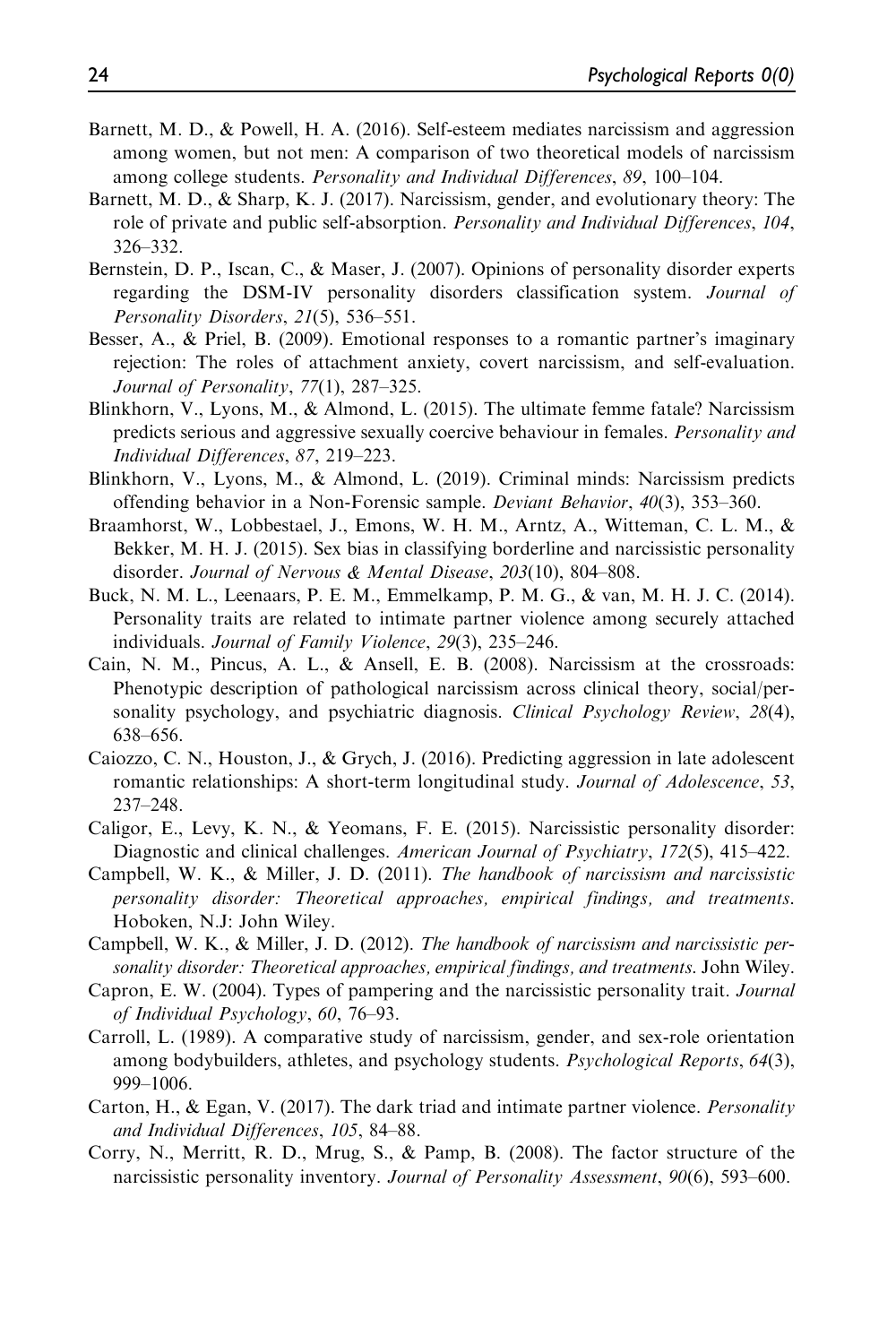- Costa, P. T., Terracciano, A., & McCrae, R. R. (2001). Gender differences in personality traits across cultures: Robust and surprising findings. Journal of Personality and Social Psychology, 81(2), 322–331.
- Cramer, P. (2015). Adolescent parenting, identification, and maladaptive narcissism. Psychoanalytic Psychology, 32(4), 559–579.
- Dickinson, K. A., & Pincus, A. L. (2003). Interpersonal analysis of grandiose and vulnerable narcissism. Journal of Personality Disorders, 7(3), 188–207.
- Dimaggio, G. (2012). Narcissistic personality disorder: Rethinking what we know. Psychiatric Times, 29(7), 17–25.
- Edelstein, R. S., Yim, I. S., & Quas, J. A. (2010). Narcissism predicts heightened cortisol reactivity to a psychosocial stressor in men. Journal of Research in Personality, 44, 5, 565–572.
- Ellis, H. (1898). Auto-erotism: A psychological study. Alienist and Neurologist, 19, 260–299.
- Ellison, W. D., Levy, K. N., Cain, N. M., Ansell, E. B., & Pincus, A. L. (2013). The impact of pathological narcissism on psychotherapy utilization, initial symptom severity, and early-treatment symptom change: A naturalistic investigation. Journal of Personality Assessment, 95(3), 291–300.
- Euler, S., Stöbi, D., Sowislo, J., Ritzler, F., Huber, C. G., Lang, U. E., Wrege, J., & Walter, M. (2018). Grandiose and vulnerable narcissism in borderline personality disorder. *Psychopathology*, 51(2), 110–121.
- Ferguson, T. J., & Eyre, H. L. (2000). Engendering gender differences in shame and guilt: Stereotypes, socialization, and situational pressures. In A. H. Fischer (Ed.), Gender and emotion: Social psychological perspectives (pp. 254–276). Cambridge University Press.
- Fields, S. K. (2012). Narcissism and intimate partner violence: An establishment of the link and investigation of multiple potential mediators. Digital Commons. East Tennessee State University.
- Filippini, S. (2005). Perverse relationships: The perspective of the perpetrator. The International Journal of Psychoanalysis. 86, 755–773.
- Foster, J. D., Campbell, W. K., & Twenge, J. M. (2003). Individual differences in narcissism: Inflated self-views across the lifespan and around the world. Journal of Research in Personality, 37(6), 469–486.
- Fossati, A., Beauchaine, T. P., Grazioli, F., Carretta, I., Cortinovis, F., & Maffei, C. (2005). A latent structure analysis of diagnostic and statistical manual of mental disorders, fourth edition, narcissistic personality disorder criteria. Comprehensive Psychiatry, 46(5), 361–367.
- Freud, S. (1914/1957). On narcissism: An introduction. In J. Strachey (Ed. and Trans.), The standard edition of the complete psychological works of Sigmund Freud (pp. 67–104). Hogarth Press.
- Girgis, A. (2006). Violence from self-Love: narcissism and aggression in the face of ego threat. Psychology Honors Theses, 3.
- Glover, N., Miller, J. D., Lynam, D. R., Crego, C., & Widiger, T. A. (2012). The Five-Factor narcissism inventory: A Five-Factor measure of narcissistic personality traits. Journal of Personality Assessment, 94(5), 500–512.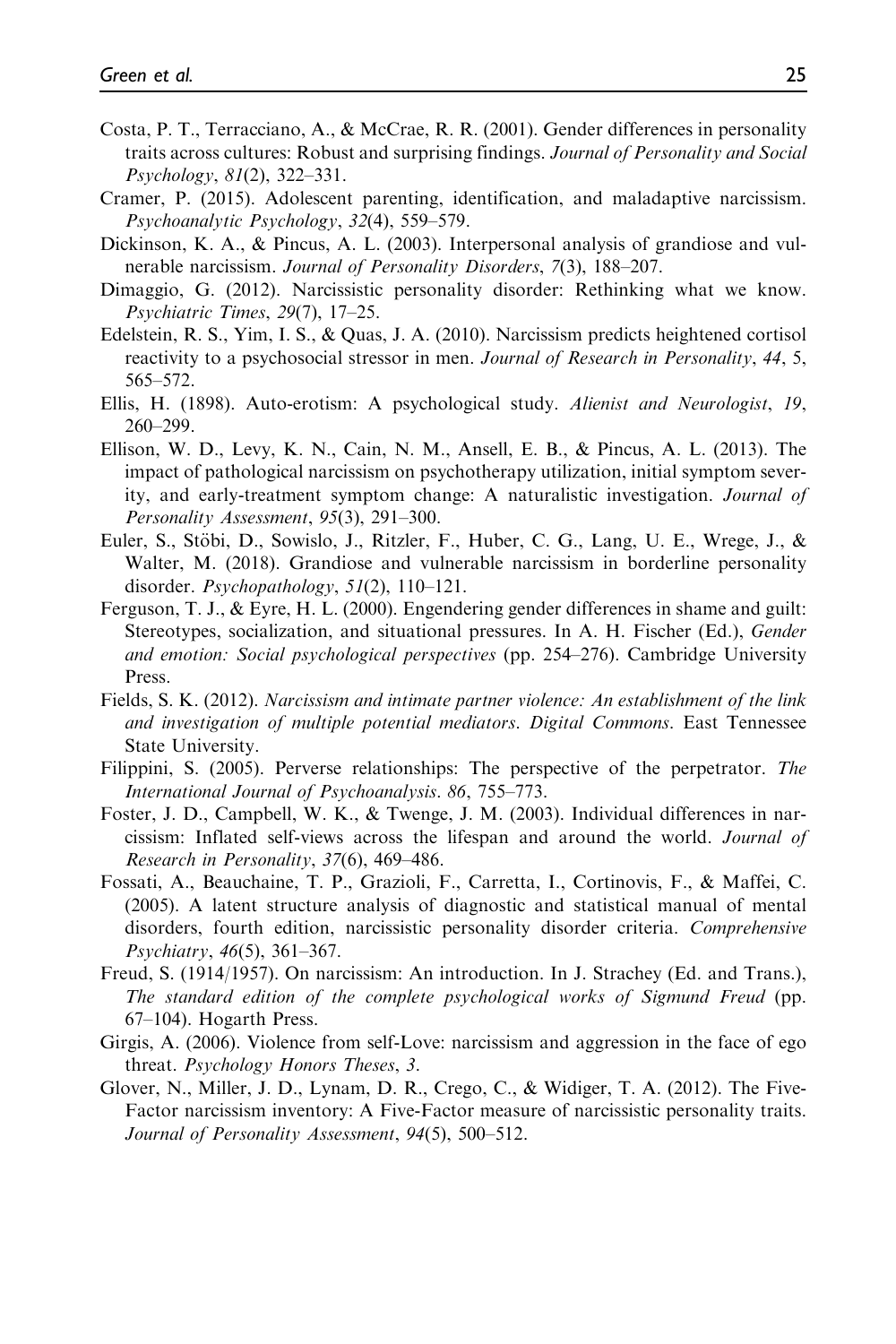- Gormley, B., & Lopez, F. G. (2010). Correlates of psychological abuse perpetration in college dating relationships. Journal of College Counseling, 13(1), 4–16.
- Gore, W. L., & Widiger, T. A. (2016). Fluctuation between grandiose and vulnerable narcissism. Personality Disorders, 7, 4, 363-371.
- Green, A., & Charles, K. (2019). Voicing the victims of narcissistic partners: A qualitative analysis of responses to narcissistic injury and Self-Esteem regulation. Sage Open, 9(2), 215824401984669–215824401984610.
- Green, A., Charles, K., & MacLean, R. (2019). Perceptions of female narcissism in intimate partner violence: A thematic analysis. *Qualitative Methods in Psychology* Bulletin, 28, 13–27.
- Green, A., MacLean, R., & Charles, K. (2020a). Recollections of parenting styles in the development of narcissism: The role of gender. Personality and Individual Differences, 167, 110246.
- Green, A., MacLean, R., & Charles, K. (2020b). Unmasking gender differences in narcissism within intimate partner violence. Personality and Individual Differences, 167, 110247.
- Grijalva, E., Newman, D. A., Tay, L., Donnellan, M. B., Harms, P. D., Robins, R. W., & Yan, T. (2015). Gender differences in narcissism: A meta-analytic review. Psychological Bulletin, 141(2), 261–310.
- Grilo, C. M., Becker, D. F., Fehon, D. C., Walker, M. L., Edell, W. S., & McGlashan, T. H. (1996). Gender differences in personality disorders in psychiatrically hospitalized adolescents. The American Journal of Psychiatry, 153(8), 1089–1091.
- Gunderson, J.G., & Ronningstam, E. (2001). Differentiating narcissistic and antisocial personality disorders. Journal of Personality Disorders, 15(2), 103–109.
- Haaken, J. (1983). Sex differences and narcissistic disorders. American Journal of Psychoanalysis, 43, 315–324.
- Hansen, S. J., Christensen, S., Kongerslev, M. T., First, M. B., Widiger, T. A., Simonsen, E., & Bach, B. (2019). Mental health professionals' perceived clinical 225 utility of the ICD-10 vs. ICD-11 classification of personality disorders. Personality and Mental Health, 13, 2, 84–95.
- Hoertel, N., Lavaud, P., Guerin-Langlois, C., Rene, M., Schuster, J.-P., Lemogne, C., Limosin, F., & Schuster, J.-P. (2018). Examining sex differences in DSM-IV-TR narcissistic personality disorder symptom expression using item response theory (IRT). Psychiatry Research, 260, 500–507.
- Holtzman, N. S., & Strube, M. J. (2012). The intertwined evolution of narcissism and Short-Term mating: An emerging hypothesis. In W. K. Campbell & J. D. Miller (Eds.), The handbook of narcissism and narcissistic personality disorders. Wiley. 210–220
- Holtzman, N. S., & Donnellan, M. B. (2015). The roots of Narcissus: Old and new models of the evolution of narcissism. In V. Zeigler-Hill, L. L. M. Welling, & T. K. Shackelford (Eds.), Evolutionary perspectives on social psychology (pp. 479–489). New York: Springer.
- Horton, R. S., Bleau, G., & Drwecki, B. (2006). Parenting narcissus: What are the links between parenting and narcissism? Journal of Personality, 74(2), 345–376.
- Huxley, E., & Bizumic, B. (2017). Parental invalidation and the development of narcissism. The Journal of Psychology,  $151(2)$ , 130-147.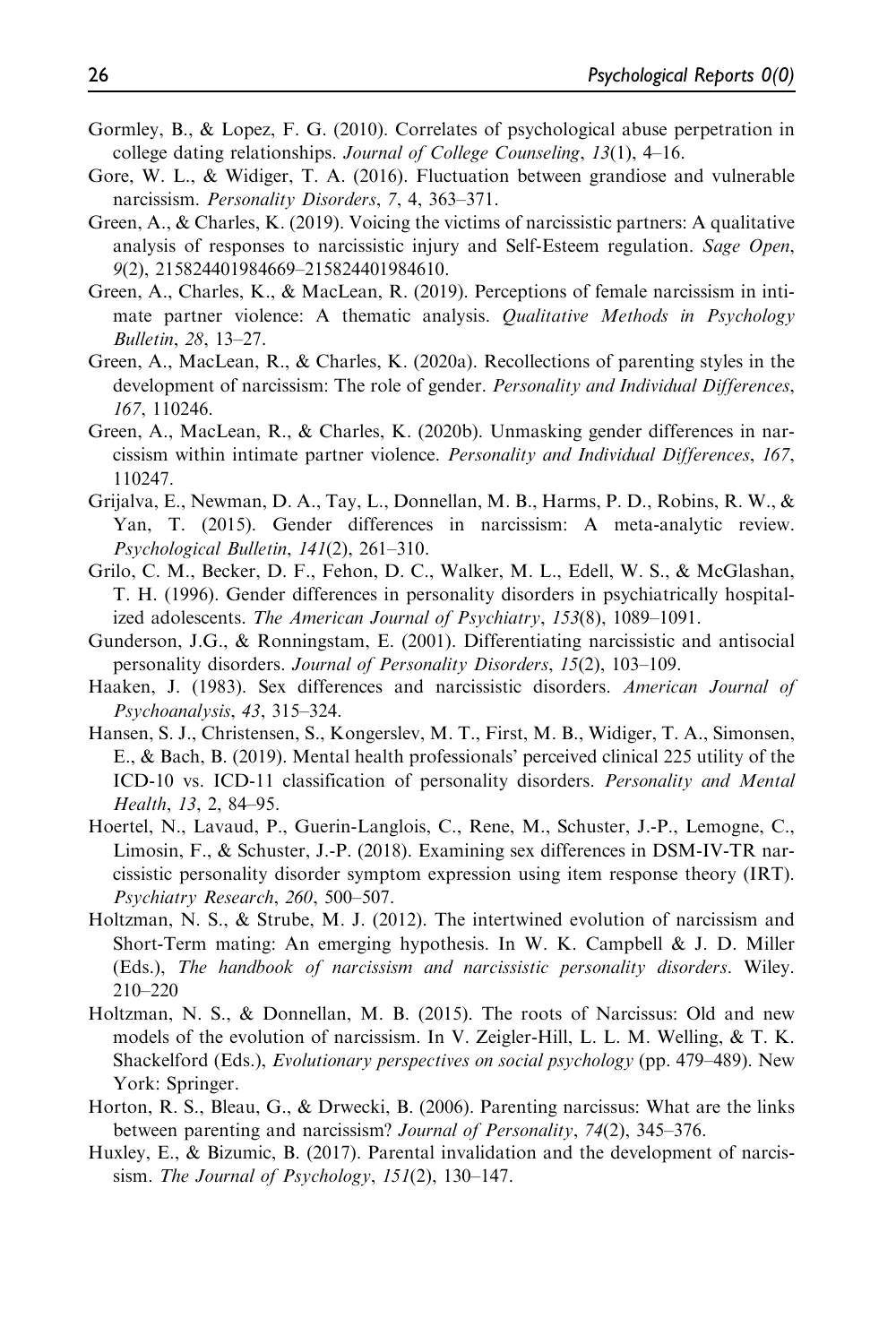- Jane, J. S., Oltmanns, T. F., South, S. C., & Turkheimer, E. (2007). Personality pathology—Gender bias in diagnostic criteria for personality disorders: An item response theory analysis. Journal of Abnormal Psychology, 116(1), 166–175.
- Jonason, P. K., & Davis, M. D. (2018). A gender role view of the dark triad traits. Personality and Individual Differences, 125, 102–105.
- Karterud, S., Øien, M., & Pedersen, G. (2011). Validity aspects of the diagnostic and statistical manual of mental disorders, fourth edition, narcissistic personality disorder construct. Comprehensive Psychiatry, 52(5), 517–526.
- Kealy, D., & Ogrodniczuk, J. S. (2011). Narcissistic interpersonal problems in clinical practice. Harvard Review of Psychiatry, 19(6), 290–301.
- Kealy, D., & Rasmussen, B. (2012). Veiled and vulnerable: The other side of grandiose narcissism. Clinical Social Work Journal, 40(3), 356-365.
- Kernberg, O. (1975). Borderline conditions and pathological narcissism. Jason Aronson.
- Klonsky, E. D., Jane, J. S., Turkheimer, E., & Oltmanns, T. F. (2002). Gender role and personality disorders. Journal of Personality Disorders, 16(5), 464–476.
- Kohut, H. (1977). The restoration of the self. International Universities Press.
- Krusemark, E. A., Campbell, W. K., Crowe, M. L., & Miller, J. D. (2018). Comparing self-report measures of grandiose narcissism, vulnerable narcissism, and narcissistic personality disorder in a male offender sample. Psychological Assessment, 30(7), 984–990.
- Lamkin, J., Lavner, J. A., & Shaffer, A. (2017). Narcissism and observed communication in couples. Personality and Individual Differences, 105, 224–228.
- Lavner, J. A., Lamkin, J., Miller, J. D., Campbell, W. K., & Karney, B. R. (2016). Narcissism and newlywed marriage: Partner characteristics and marital trajectories. Personality Disorders: Theory, Research, and Treatment, 7(2), 169–179.
- Levy, K. N. (2012). Subtypes, dimensions, levels, and mental states in narcissism and narcissistic personality disorder. Journal of Clinical Psychology, 68(8), 886–897.
- Levy, K. N., Ellison, W. D., & Reynoso, J. S. (2011). A historical review of narcissism and narcissistic personality. In W. K. Campbell & J. D. Miller (Eds.). Handbook of narcissism and narcissistic personality disorder: Theoretical approaches, empirical findings, and treatments (pp. 3–12). Wiley.
- Lindsay, K. A., Sankis, L. M., & Widiger, T. A. (2000). Gender bias in self-report personality disorder inventories. Journal of Personality Disorders, 14(3), 218–232.
- Logan, C. (2009). Narcissism. In McMurran, M., & Howard, R. C. (2009). Personality, personality disorder, and violence. New York, Wiley.
- Lukowitsky, M. R., & Pincus, A. L. (2013). Interpersonal perception of pathological narcissism: A social relations analysis. Journal of Personality Assessment, 95(3), 261–273.
- Luo Y.L.L., & Cai H. (2018). The Etiology of Narcissism: A Review of Behavioral Genetic Studies. In: A. Hermann, A. Brunell, J. Foster (eds) Handbook of Trait Narcissism. Springer, Cham. 149–156.
- Lynam, D. R., & Widiger, T. A. (2007). Using a general model of personality to understand sex differences in the personality disorders. Journal of Personality Disorders, 21(6), 583–602.
- Lyons, M., Morgan, K., Thomas, J., & Hashmi, A. A. (2013). Patterns of parental warmth, attachment, and narcissism in young women in United Arab Emirates and the United Kingdom. Individual Differences Research, 11(4), 149–158.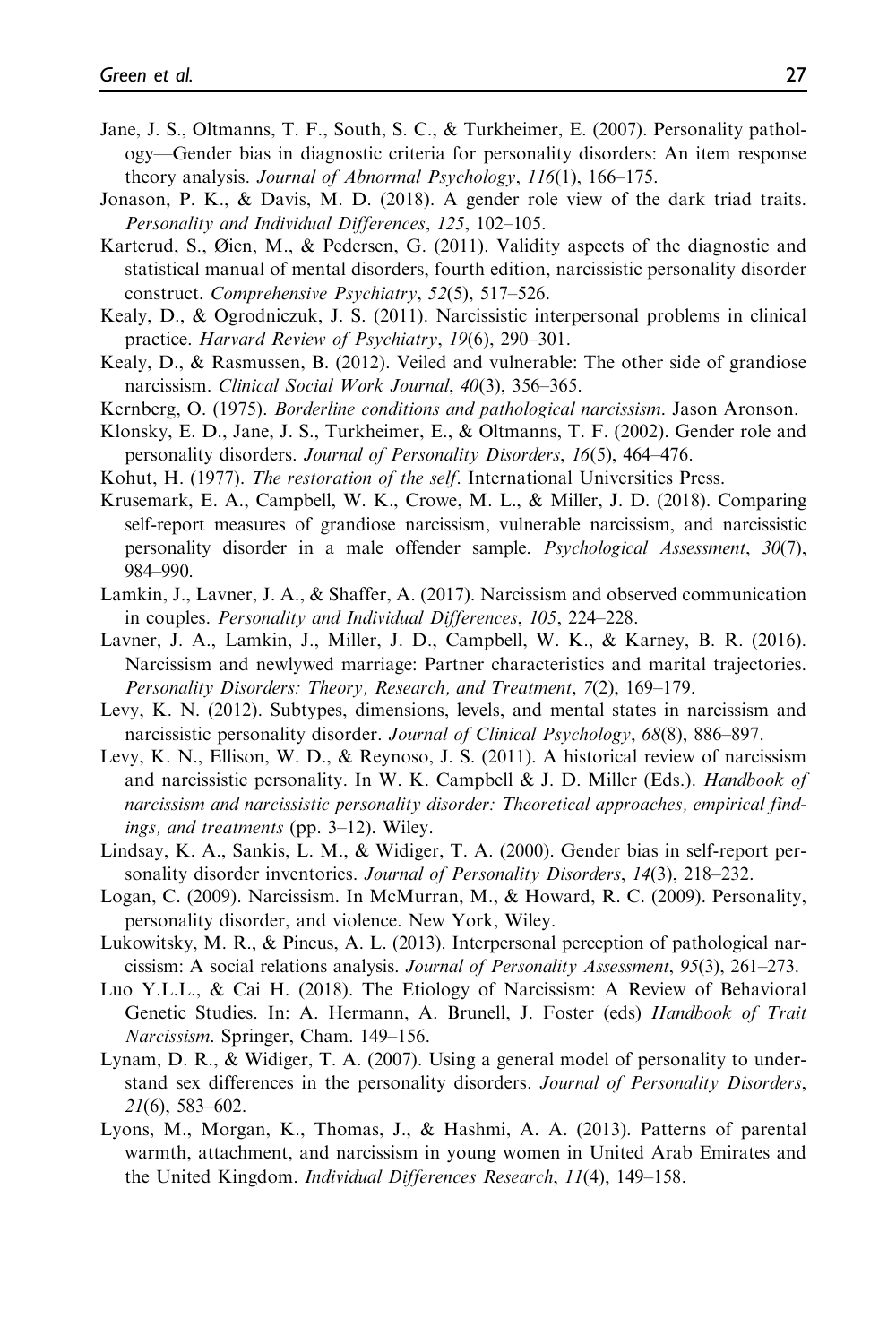- Mechanic, K. L., & Barry, C. T. (2015). Adolescent grandiose and vulnerable narcissism: Associations with perceived parenting practices. Journal of Child and Family Studies, 24(5), 1510–1518.
- Meier, M. J. (2004). Exploring narcissism in a group of male batterers. Dissertation Abstracts International, 64(10-A), 3846–3846.
- Miller, J. D., & Campbell, W. K. (2008). Comparing clinical and social-personality conceptualizations of narcissism. Journal of Personality, 76, 449–476.
- Miller, J. D., Campbell, W. K., & Pilkonis, P. A. (2007). Narcissistic personality disorder: Relations with distress and functional impairment. Comprehensive Psychiatry, 48(2), 170–177.
- Miller, J. D., Dir, A., Gentile, B., Wilson, L., Pryor, L. R., & Campbell, W. K. (2010). Searching for a vulnerable dark triad: Comparing factor 2 psychopathy, vulnerable narcissism, and borderline personality disorder. Journal of Personality, 78(5), 1529–1564.
- Miller, J. D., Gentile, B., Wilson, L., & Campbell, W. K. (2013). Grandiose and vulnerable narcissism and the DSM-5 pathological personality trait model. Journal of Personality Assessment, 95(3), 284–290.
- Miller, J. D., Lynam, D. R., Vize, C., Crowe, M., Sleep, C., Maples-Keller, J. L., Few, L. R., & Campbell, W. K. (2018). Vulnerable narcissism is (mostly) a disorder of neuroticism. Journal of Personality, 86(2), 186-199.
- Miller, J. D., McCain, J., Lynam, D. R., Few, L. R., Gentile, B., MacKillop, J., & Campbell, W. K. (2014). A comparison of the criterion validity of popular measures of narcissism and narcissistic personality disorder via the use of expert ratings. Psychological Assessment, 26(3), 958–969.
- Millon, T. (1981). *Disorders of personality: DSM III: Axis II*. John Wiley.
- Morey, L. C., Berghuis, H., Bender, D. S., Verheul, R., Krueger, R. F., & Skodol, A. E. (2011). Toward a Model for Assessing Level of Personality Functioning in DSM–5, Part II: Empirical Articulation of a Core Dimension of Personality Pathology. Journal of Personality Assessment, 93, 4, 347–353.
- Morf, C. C., & Rhodewalt, F. (2001). Unraveling the paradoxes of narcissism: A dynamic self-regulatory processing model. Psychological Inquiry, 12(4), 177–196.
- O'leary, J., & Wright, F. (1986). Shame and gender issues in pathological narcissism. Psychoanalytic Psychology, 3(4), 327–339.
- Onofrei, L. (2009). A critical examination of the theoretical and empirical overlap between overt narcissism and male narcissism and between covert narcissism and female narcissism. Theses, Dissertations, and Projects, 11–33.
- Paris, J. (2004). Gender differences in personality traits and disorders. Current Psychiatry Reports, 6, 71–74.
- Paris, J., Chenard-Poirier, M.-P., & Biskin, R. (2013). Antisocial and borderline personality disorders revisited. Comprehensive Psychiatry, 54 (4), 321–325.
- Perry, J. D., & Perry, J. C. (2004). Conflicts, defenses and the stability of narcissistic personality features. Psychiatry, 67(4), 310–30.
- Peterson, J. L., & DeHart, T. (2014). In defense of self-love: An observational study on narcissists' negative behavior during romantic relationship conflict. Self and Identity, 13(4), 477–490.
- Philipson, I. (1985). Gender and narcissism. *Psychology of Women Quarterly*, 9(2), 213–228.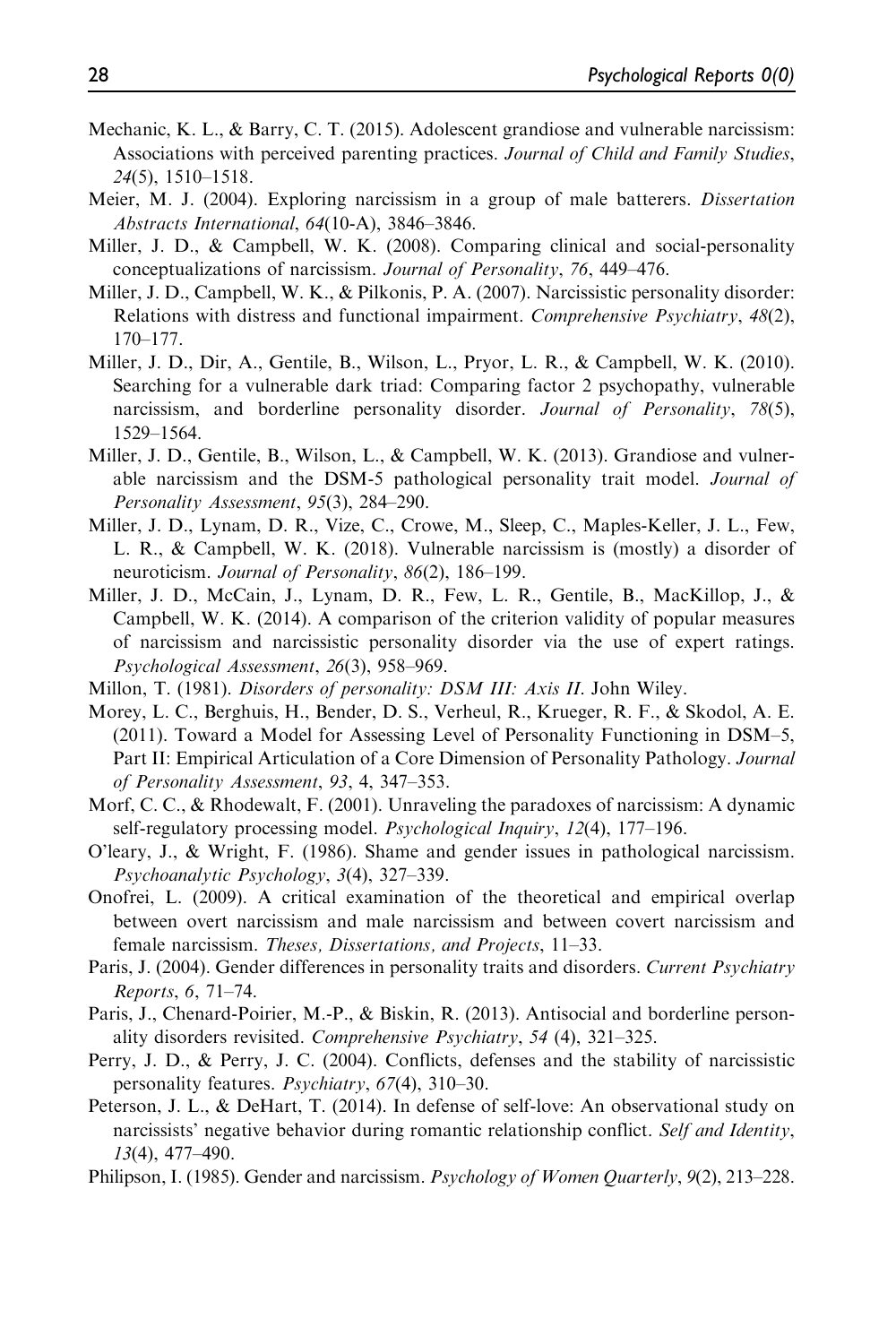- Pincus, A. L., Pimentel, C. A., Cain, N. M., Wright, A. G. C., Levy, K. N., & Ansell, E. B. (2009). Initial construction and validation of the pathological narcissism inventory. Psychological Assessment, 21(3), 365–379.
- Pincus, A. L., Wright, A. G. C., & Cain, N. M. (2014). Narcissistic grandiosity and narcissistic vulnerability in psychotherapy. Personality Disorders: Theory, Research, and Treatment, 5(4), 439–443.
- Pincus, A. L., & Lukowitsky, M. R. (2010). Pathological Narcissism and Narcissistic Personality Disorder. Annual Review of Clinical Psychology, 6(1), 421-446.
- Pincus, A. L., Pimentel, C. A., Cain, N. M., Wright, A. G. C., Levy, K. N., & Ansell, E. B. (2009). Initial Construction and Validation of the Pathological Narcissism Inventory. Psychological Assessment, 21(3), 365–379.
- Pulay, A. J., Goldstein, R. B., & Grant, B. F. (2012). Sociodemographic correlates of DSM-IV narcissistic personality disorder: Results from the wave 2 National Epidemiologic Survey on Alcohol and Related Conditions (NESARC). In W. K. Campbell & J. D. Miller (Eds.), Handbook of narcissism and narcissistic personality disorder: Theoretical approaches, empirical findings, and treatments (pp. 167–180). Hoboken, NJ: Wiley.
- Pullen, A., & Rhodes, C. (2008). It's all about me!': Gendered narcissism and leaders' identity work. Leadership, 4(1), 5–25.
- Rank, O. (1911). A contribution to narcissism. Jahrbush fur Psychoanalytische und Psychopathologische Forschungen, 3, 401–426.
- Raskin, R., & Terry, H. (1988). A principal-components analysis of the Narcissistic Personality Inventory and further evidence of its construct validity. Journal of Personality and Social Psychology, 54, 890–902.
- Reich, W. (1933/1949). Character analysis. T.P. Wolfe (Trans.; 3rd Edition 1949, original work published 1933). New York: Orgone Institute Press.
- Reidy, D. E., Zeichner, A., Foster, J. D., & Martinez, M. A. (2008). Effects of narcissistic entitlement and exploitativeness on human physical aggression. *Personality and* Individual Differences, 44(4), 865–875.
- Reinhard, D. A., Konrath, S. H., Lopez, W. D., & Cameron, H. G. (2012). Expensive egos: narcissistic males have higher cortisol. Plos One, 7, 1–8.
- Richman, J. A., & Flaherty, J. A. (1988). "Tragic man" and "tragic woman": Gender differences in narcissistic styles. Psychiatry (Psychiatry), 51(4), 368-377.
- Rinker, L. S. (2009). Narcissism and type of violent relationships for perpetrators of intimate partner violence. Dissertation Abstracts International, 70, 5802.
- Roberts, C. R. D., & Huprich, S. K. (2012). Categorical and Dimensional Models of Pathological Narcissism: The Case of Mr. Jameson. Journal of Clinical Psychology, 68, 8, 898–907.
- Robinson, H., & Graham, F. V. (2004). Understanding Narcissism in Clinical Practice (Society of Analytical Psychology Monograph Series). Karnac Books.
- Rohmann, E., Neumann, E., Herner, M. J., & Bierhoff, H.-W. (2012). Grandiose and vulnerable narcissism: Self-construal, attachment, and love in romantic relationships. European Psychologist, 17(4), 279–290.
- Ronningstam, E. (2009). Narcissistic personality disorder: Facing DSM-V. Psychiatry Annals, 39, 111–121.
- Ronningstam, E. (2006). Identifying and understanding the narcissistic personality. Oxford University Press.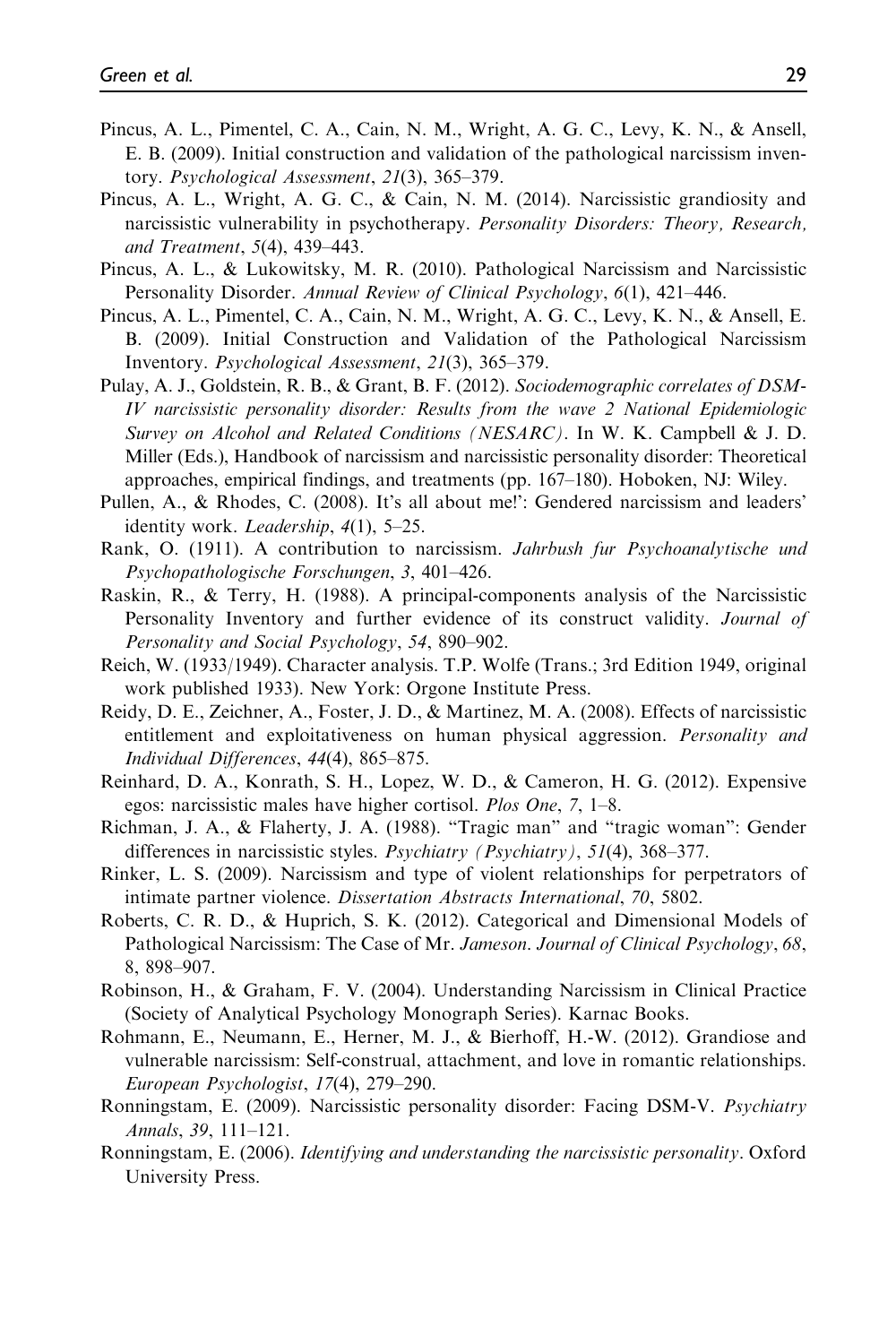- Ronningstam, E. (2011). Narcissistic personality disorder: A clinical perspective. Journal of Psychiatric Practice, 17, 89–99.
- Russ, E., Shedler, J., Bradley, R., & Westen, D. (2008). Refining the construct of narcissistic personality disorder: Diagnostic criteria and subtypes. American Journal of Psychiatry, 165(11), 1473–1481.
- Ryan, K. M., Weikel, K., & Sprechini, G. (2008). Gender differences in narcissism and courtship violence in dating couples. Sex Roles, 58(11–12), 802–813.
- Samuels, J., Eaton, W. W., Bienvenu, O. J., Brown, C. H., Costa, P. T., & Nestadt, G. (2002). Prevalence and correlates of personality disorders in a community sample. British Journal of Psychiatry, 180(06), 536–542.
- Schulte, H. B., & Habel, U. (2018). Sex differences in personality disorders. Current Psychiatry Reports, 20(12), 1–7.
- Sherry, S. B., Gralnick, T. M., Hewitt, P. L., Sherry, D. L., & Flett, G. L. (2014). Perfectionism and narcissism: Testing unique relationships and gender differences. Personality and Individual Differences, 61, 52–56
- Simmons, C. A., Lehmann, P., Cobb, N., & Fowler, C. R. (2005). Personality profiles of women and men arrested for domestic violence: An analysis of similarities and differences. Journal of Offender Rehabilitation, 41(4), 63-82.
- Skodol, A. E., & Bender, D. S. (2003). Why are women diagnosed borderline more than men? Psychiatric Quarterly, 74(4), 349-360.
- Southard, A. C. (2010). Sex differences in narcissism: Expression of and relationships with the exploitativeness/entitlement factor. Western Carolina University.
- Sprecher, S., Brooks, J. E., & Avogo, W. (2013). Self-Esteem Among Young Adults: Differences and Similarities Based on Gender, Race, and Cohort (1990–2012). Sex Roles, 69, 264–275.
- Stinson, F. S., Dawson, D. A., Goldstein, R. B., Chou, S. P., Huang, B., Smith, S. M., Ruan, W. J., & Grant, B. F. (2008). Prevalence, correlates, disability, and comorbidity of DSM-IV narcissistic personality disorder: Results from the wave 2 national epidemiologic survey on alcohol and related conditions. The Journal of Clinical Psychiatry, 69(7), 1033–1045.
- Suzuki, T., South, S. C., Samuel, D. B., Wright, A. G. C., Yalch, M. M., Hopwood, C. J., & Thomas, K. M. (2019). Measurement invariance of the DSM–5 section III pathological personality trait model across sex. Personality Disorders: Theory, Research, and Treatment, 10(2), 114–122.
- Talbot, F., Babineau, M., & Bergheul, S. (2015). Narcissism and self-esteem dimensions as predictors of aggression in intimate partner violence. Annales Medico-Psychologiques, 173(2), 193–196.
- Thomas, K. M., Wright, A. G. C., Lukowitsky, M. R., Donnellan, M. B., & Hopwood, C. J. (2012). Evidence for the criterion validity and clinical utility of the pathological narcissism inventory. Assessment, 19(2), 135–145.
- Torgersen, S., Kringlen, E., & Cramer, V. (2001). The prevalence of personality disorders in a community sample. Archives of General Psychiatry, 58(6), 590-596.
- Twenge, J. M., Konrath, S., Bushman, B. J., Foster, J. D., & Campbell, W. K. (2008). Egos inflating over time: A cross-temporal Meta-analysis of the narcissistic personality inventory. Journal of Personality, 76(4), 875–902.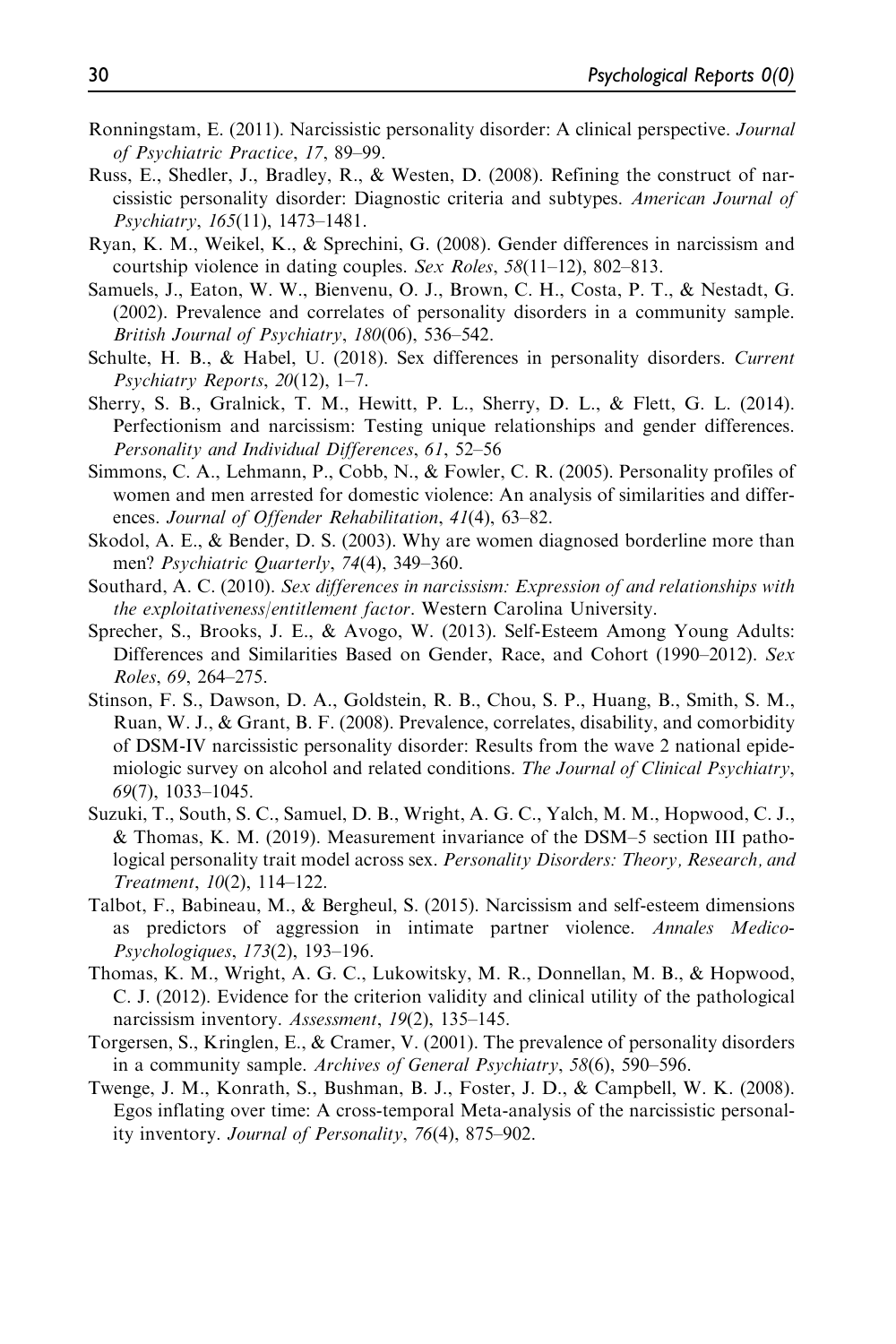- Velotti, P., Elison, J., & Garofalo, C. (2014). Shame and aggression: Different trajectories and implications. Aggression and Violent Behavior, 19(4), 454–461.
- Vernon, P. A., Villani, V. C., Vickers, L. C., & Harris, J. A. (2008). A behavioral genetic investigation of the dark triad and the big 5. Personality and Individual Differences, 44(2), 445–452.
- Wallace, M. T., Barry, C. T., Zeigler-Hill, V., & Green, B. A. (2012). Locus of control as a contributing factor in the relation between self-perception and adolescent aggression. Aggressive Behavior, 38, 3, 213–221.
- Warren, J. I., Burnette, M., South, S. C., Chauhan, P., Bale, R., & Friend, R. (2002). Personality disorders and violence among female prison inmates. The Journal of the American Academy of Psychiatry and the Law, 30(4), 502–509.
- Watson, P. J., Biderman, M. D., & Boyd, C. (1989). Androgyny as synthetic narcissism: Sex role measures and kohut's psychology of the self. Sex Roles, 21(3–4), 175–207.
- Watson, P. J., Taylor, D., & Morris, R. J. (1987). Narcissism, sex roles, and self-functioning. Sex Roles, 16(7–8), 335–350.
- Webster, G. D. (2005). Low Self-Esteem is related to aggression, but especially when controlling for gender: A replication and extension of Donnellan et al. Representative Research in Social Psychology, 29, 12–18. 2006).
- Webster, G. D., Kirkpatrick, L. A., Nezlek, J. B., Smith, C. V., & Paddock, E. L. (2007). Different slopes for different folks: Self-esteem instability and gender as moderators of the relationship between self-esteem and attitudinal aggression. Self and Identity,  $6(1)$ , 74–94.
- Widiger, T. A., & Costa, P. T. (2013). Personality disorders and the five-factor model of personality. American Psychological Association.
- Wink, P., & Gough, H. G. (1990). New Narcissism Scales for the California Psychological Inventory and MMPI. Journal of Personality Assessment. 54, 446–462.
- Wolven, K. E. (2015). Grandiose and vulnerable narcissism: Where do the emotional differences lie? (Psychology Theses Paper 18). USC Aiken.
- Wright, A. G. C. (2014). Integrating trait and process based conceptualizations of pathological narcissism in the DSM-5 era. In A. Besser (Ed.), Handbook of psychology of narcissism: Diverse perspectives (pp. 153–174). Hauppauge, NY: Nova Science.
- Wright, A. G. C., Lukowitsky, M., Pincus, A., & Conroy, D. (2010). The higher order factor structure and gender invariance of the pathological narcissism inventory. Assessment, 17(4), 467–483.
- Wright, A. G. C., Pincus, A. L., Thomas, K. M., Hopwood, C. J., Markon, K. E., & Krueger, R. F. (2013). Conceptions of narcissism and the DSM-5 pathological personality traits. Assessment, 20(3), 339-352.
- Zeigler-Hill, V., Clark, C. B., & Pickard, J. D. (2008). Narcissistic subtypes and contingent self-esteem: Do all narcissists base their self-esteem on the same domains? Journal of Personality, 76(4), 753–774.
- Zerach, G. (2016). Pathological narcissism, cyberbullying victimization and offending among homosexual and heterosexual participants in online dating websites. Computers in Human Behavior, 57, 292–299.